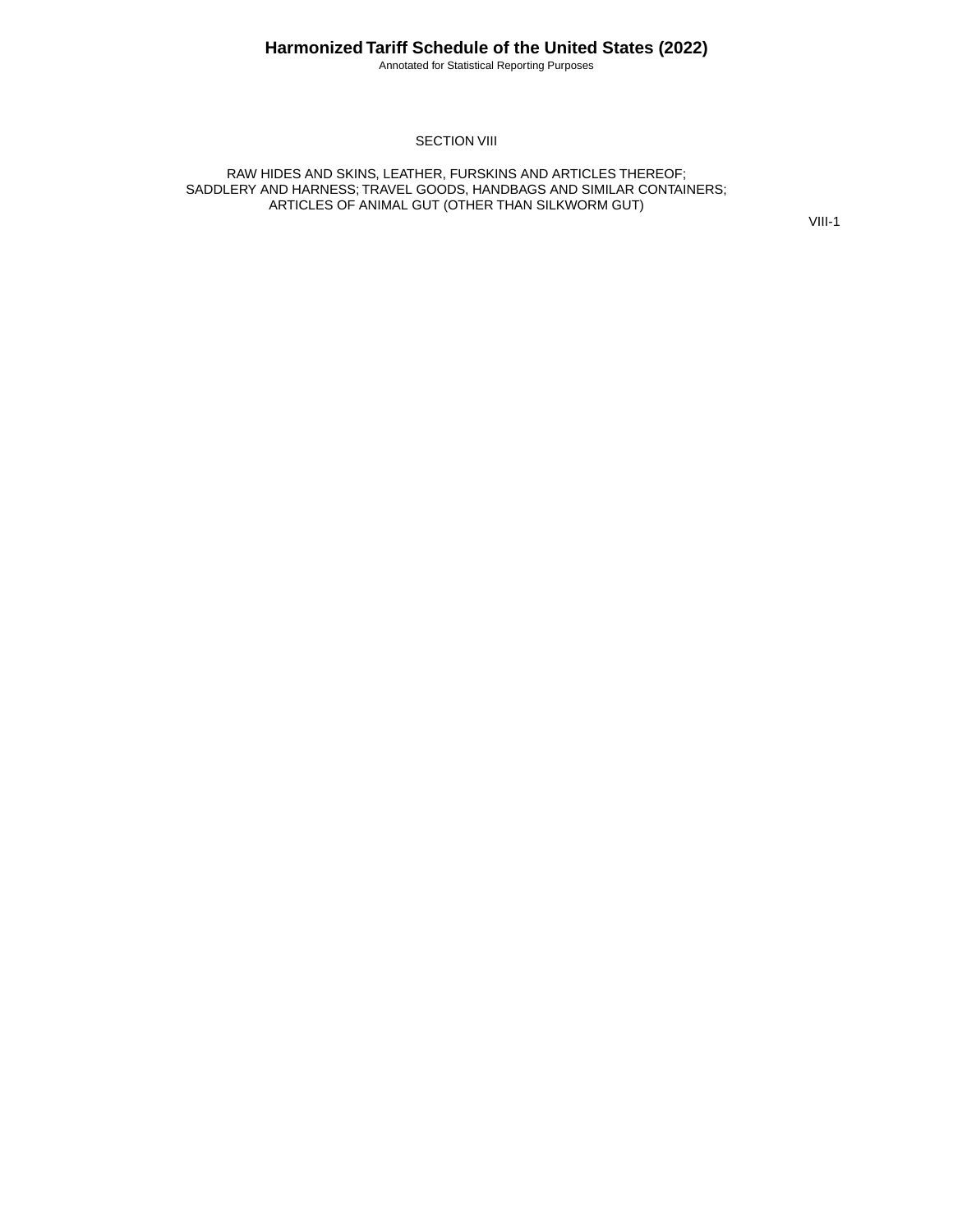Annotated for Statistical Reporting Purposes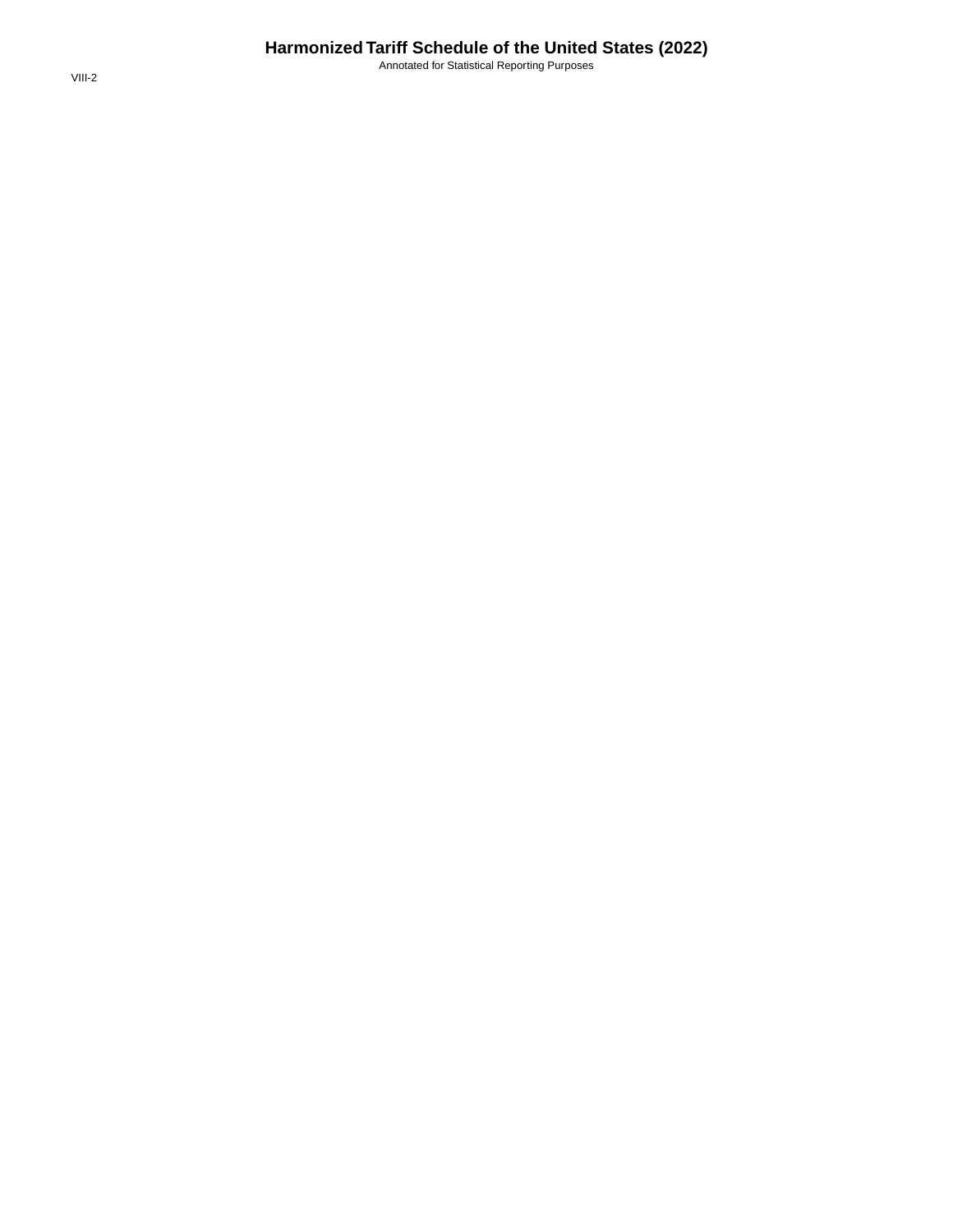Annotated for Statistical Reporting Purposes

#### CHAPTER 41

#### RAW HIDES AND SKINS (OTHER THAN FURSKINS) AND LEATHER

#### **Notes**

VIII 41-1

- 1. This chapter does not cover:
	- (a) Parings or similar waste, of raw hides or skins (heading 0511);
	- (b) Birdskins or parts of birdskins, with their feathers or down, of heading 0505 or 6701; or
	- (c) Hides or skins, with the hair or wool on, raw, tanned or dressed (chapter 43); the following are, however, to be classified in chapter 41, namely, raw hides and skins with the hair or wool on, of bovine animals (including buffalo), of equine animals, of sheep or lambs (except Astrakhan, Broadtail, Caracul, Persian or similar lambs, Indian, Chinese, Mongolian or Tibetan lambs), of goats or kids (except Yemen, Mongolian or Tibetan goats and kids), of swine (including peccary), of chamois, of gazelle, of camels (including dromedaries), of reindeer, of elk, of deer, of roebucks or of dogs.
- 2. (a) Headings 4104 to 4106 do not cover hides and skins which have undergone a tanning (including pre-tanning) process which is reversible (headings 4101 to 4103, as the case may be).
	- (b) For the purposes of headings 4104 to 4106, the term "crust" includes hides and skins that have been retanned, colored or fat-liquored (stuffed) prior to drying.
- 3. Throughout the tariff schedule the expression "composition leather" means only substances of the kind referred to in heading 4115.

#### Additional U.S. Note

1. The term "fancy" as applied to leather, means leather which has been embossed, printed or otherwise decorated in any manner or to any extent (including leather on which the original grain has been accentuated by any process, but excluding leather of subheading 4114.20).

#### Compiler's Note

The provisions of subchapter II of chapter 99 (Miscellaneous Tariff Bills or MTBs), the provisions of the Generalized System of Preferences (GSP) found in General Note 4 and most product exclusions from the additional tariffs on products of China in subchapter III of chapter 99 expired on December 31, 2020. However, no endnotes or footnotes relating to these provisions have been deleted as of the issue date of this edition.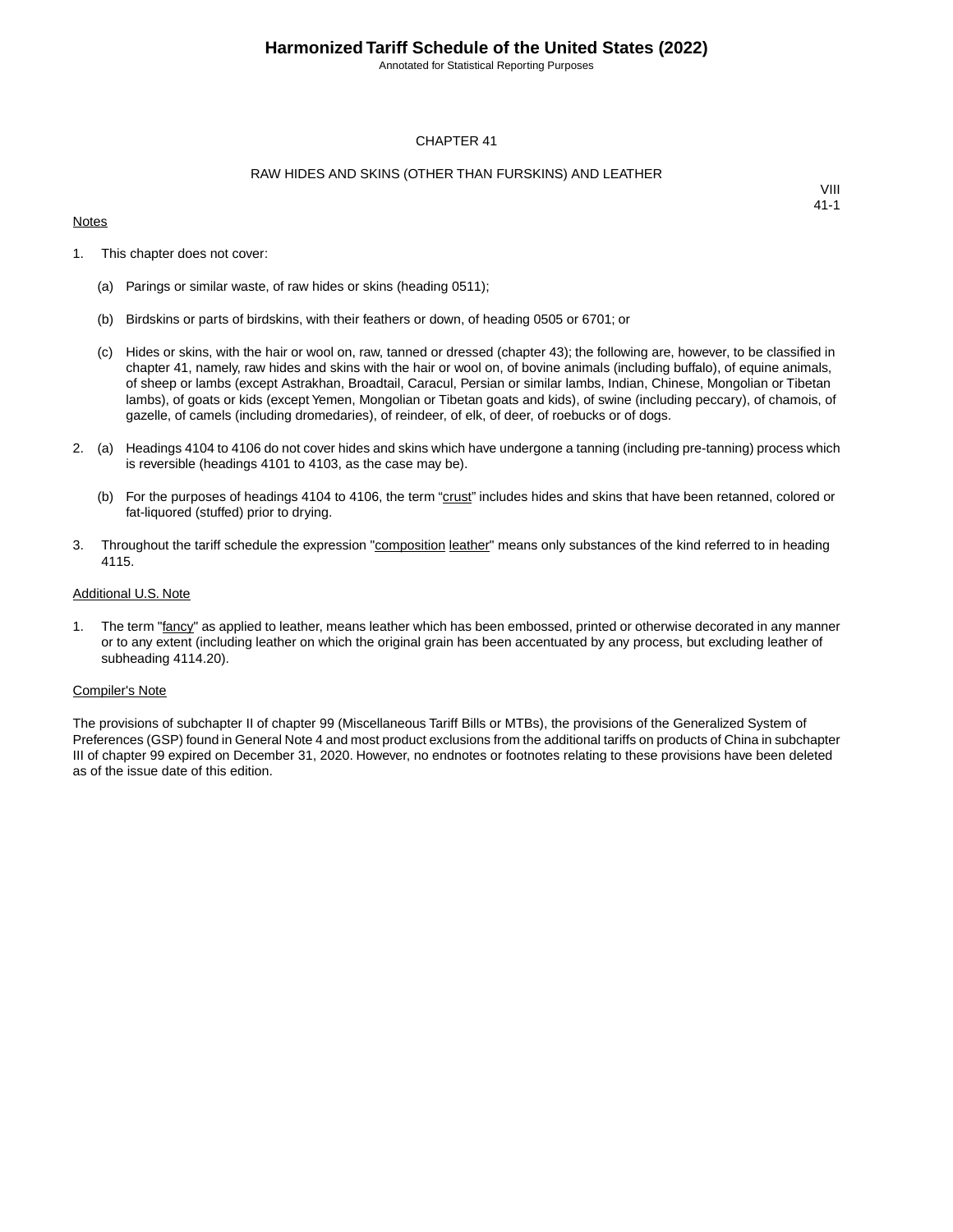Annotated for Statistical Reporting Purposes

| Heading/      | Stat.       |                                                                                                                                                                                                                                         | Unit                         |         | Rates of Duty                                                                                       |                |
|---------------|-------------|-----------------------------------------------------------------------------------------------------------------------------------------------------------------------------------------------------------------------------------------|------------------------------|---------|-----------------------------------------------------------------------------------------------------|----------------|
| Subheading    | Suf-<br>fix | Article Description                                                                                                                                                                                                                     | of<br>Quantity               | General | 1<br>Special                                                                                        | $\overline{2}$ |
| 4101          |             | Raw hides and skins of bovine (including buffalo) or equine<br>animals (fresh, or salted, dried, limed, pickled or otherwise<br>preserved, but not tanned, parchment-dressed or further<br>prepared), whether or not dehaired or split: |                              |         |                                                                                                     |                |
| 4101.20       |             | Whole hides and skins, unsplit, of a weight per skin not<br>exceeding 8 kg when simply dried, 10 kg when dry-salted,<br>or 16 kg when fresh, wet-salted or otherwise preserved:                                                         |                              |         |                                                                                                     |                |
| 4101.20.10    |             |                                                                                                                                                                                                                                         |                              |         |                                                                                                     | 10%            |
|               | 10          |                                                                                                                                                                                                                                         | pcs<br>kg                    |         |                                                                                                     |                |
|               | 20          |                                                                                                                                                                                                                                         | pcs.                         |         |                                                                                                     |                |
|               |             |                                                                                                                                                                                                                                         | kg                           |         |                                                                                                     |                |
|               |             | Other:<br>Of bovine animals (including buffalo):<br>Of a unit surface area not exceeding 28 square<br>feet $(2.6 \text{ m}^2)$ :                                                                                                        |                              |         |                                                                                                     |                |
| 4101.20.20    | 00          |                                                                                                                                                                                                                                         |                              |         |                                                                                                     | 15%            |
| 4101.20.30 00 |             |                                                                                                                                                                                                                                         |                              |         | Free (A+, AU, BH,                                                                                   | 15%            |
|               |             | Other:                                                                                                                                                                                                                                  |                              |         | CL, CO, D, E, IL,<br>JO, KR, MA, OM,<br>P, PA, PE, S, SG)                                           |                |
| 4101.20.35 00 |             |                                                                                                                                                                                                                                         |                              |         | Free (A, AU, BH, CL, 25%<br>CO, D, E, IL, JO,<br>KR, MA, OM, P,<br>PA, PE, S, SG)                   |                |
| 4101.20.40 00 |             | Other:                                                                                                                                                                                                                                  |                              |         | Free (A, AU, BH, CL, 25%<br>CO, D, E, IL, JO,<br>KR, MA, OM, P,<br>PA, PE, S, SG)                   |                |
| 4101.20.50 00 |             |                                                                                                                                                                                                                                         |                              |         | Free (A, AU, BH, CL, 25%<br>CO, D, E, IL, JO,<br>KR, MA, OM, P,                                     |                |
| 4101.20.70 00 |             |                                                                                                                                                                                                                                         | pcs 3.3% <sup>1/</sup><br>kg |         | PA, PE, S, SG)<br>Free (A, AU, BH, CL, 25%<br>CO, D, E, IL, JO,<br>KR, MA, OM, P,<br>PA, PE, S, SG) |                |
|               |             |                                                                                                                                                                                                                                         |                              |         |                                                                                                     |                |
|               |             |                                                                                                                                                                                                                                         |                              |         |                                                                                                     |                |
|               |             |                                                                                                                                                                                                                                         |                              |         |                                                                                                     |                |
|               |             |                                                                                                                                                                                                                                         |                              |         |                                                                                                     |                |
|               |             |                                                                                                                                                                                                                                         |                              |         |                                                                                                     |                |
|               |             |                                                                                                                                                                                                                                         |                              |         |                                                                                                     |                |
|               |             |                                                                                                                                                                                                                                         |                              |         |                                                                                                     |                |
|               |             |                                                                                                                                                                                                                                         |                              |         |                                                                                                     |                |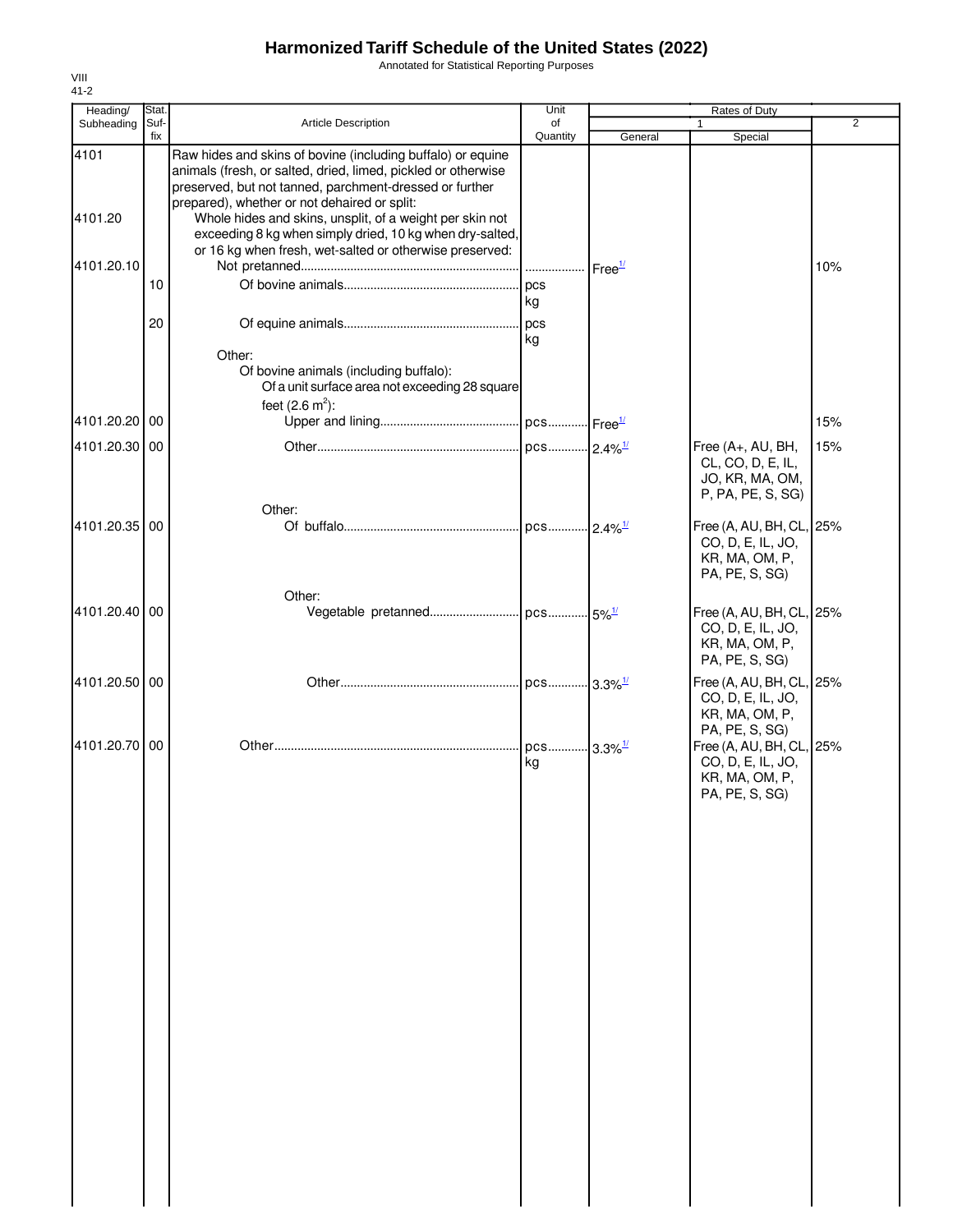Annotated for Statistical Reporting Purposes

| Heading/                             | <b>Stat</b> |                                                                                                                                                                                                                                                                                                       | Unit           |         | Rates of Duty                                                                     |     |
|--------------------------------------|-------------|-------------------------------------------------------------------------------------------------------------------------------------------------------------------------------------------------------------------------------------------------------------------------------------------------------|----------------|---------|-----------------------------------------------------------------------------------|-----|
| Subheading                           | Suf-<br>fix | Article Description                                                                                                                                                                                                                                                                                   | of<br>Quantity | General | 1<br>Special                                                                      | 2   |
| 4101 (con.)<br>4101.50<br>4101.50.10 |             | Raw hides and skins of bovine (including buffalo) or equine<br>animals (fresh, or salted, dried, limed, pickled or otherwise<br>preserved, but not tanned, parchment-dressed or further<br>prepared), whether or not dehaired or split: (con.)<br>Whole hides and skins, of a weight exceeding 16 kg: |                |         |                                                                                   | 10% |
|                                      |             | Of bovine animals:                                                                                                                                                                                                                                                                                    |                |         |                                                                                   |     |
|                                      | 10          |                                                                                                                                                                                                                                                                                                       | kg             |         |                                                                                   |     |
|                                      | 20          |                                                                                                                                                                                                                                                                                                       | kg             |         |                                                                                   |     |
|                                      | 91          |                                                                                                                                                                                                                                                                                                       | kg             |         |                                                                                   |     |
|                                      |             | Other:<br>Of bovine animals (including buffalo):<br>Of a unit surface area not exceeding 28 square<br>feet $(2.6 \text{ m}^2)$ :                                                                                                                                                                      |                |         |                                                                                   |     |
| 4101.50.20 00                        |             |                                                                                                                                                                                                                                                                                                       |                |         |                                                                                   | 15% |
| 4101.50.30 00                        |             |                                                                                                                                                                                                                                                                                                       |                |         | Free (A+, AU, BH,<br>CL, CO, D, E, IL,<br>JO, KR, MA, OM,<br>P, PA, PE, S, SG)    | 15% |
| 4101.50.35 00                        |             | Other:                                                                                                                                                                                                                                                                                                |                |         | Free (A, AU, BH, CL,<br>CO, D, E, IL, JO,<br>KR, MA, OM, P,<br>PA, PE, S, SG)     | 25% |
|                                      |             | Other:                                                                                                                                                                                                                                                                                                |                |         |                                                                                   |     |
| 4101.50.40 00                        |             |                                                                                                                                                                                                                                                                                                       |                |         | Free (A, AU, BH, CL, 25%<br>CO, D, E, IL, JO,<br>KR, MA, OM, P,<br>PA, PE, S, SG) |     |
| 4101.50.50 00                        |             |                                                                                                                                                                                                                                                                                                       |                |         | Free (A, AU, BH, CL, 25%<br>CO, D, E, IL, JO,<br>KR, MA, OM, P,<br>PA, PE, S, SG) |     |
| 4101.50.70 00                        |             |                                                                                                                                                                                                                                                                                                       |                |         | Free (A, AU, BH, CL, 25%<br>CO, D, E, IL, JO,<br>KR, MA, OM, P<br>PA, PE, S, SG)  |     |
|                                      |             |                                                                                                                                                                                                                                                                                                       |                |         |                                                                                   |     |
|                                      |             |                                                                                                                                                                                                                                                                                                       |                |         |                                                                                   |     |
|                                      |             |                                                                                                                                                                                                                                                                                                       |                |         |                                                                                   |     |
|                                      |             |                                                                                                                                                                                                                                                                                                       |                |         |                                                                                   |     |
|                                      |             |                                                                                                                                                                                                                                                                                                       |                |         |                                                                                   |     |
|                                      |             |                                                                                                                                                                                                                                                                                                       |                |         |                                                                                   |     |
|                                      |             |                                                                                                                                                                                                                                                                                                       |                |         |                                                                                   |     |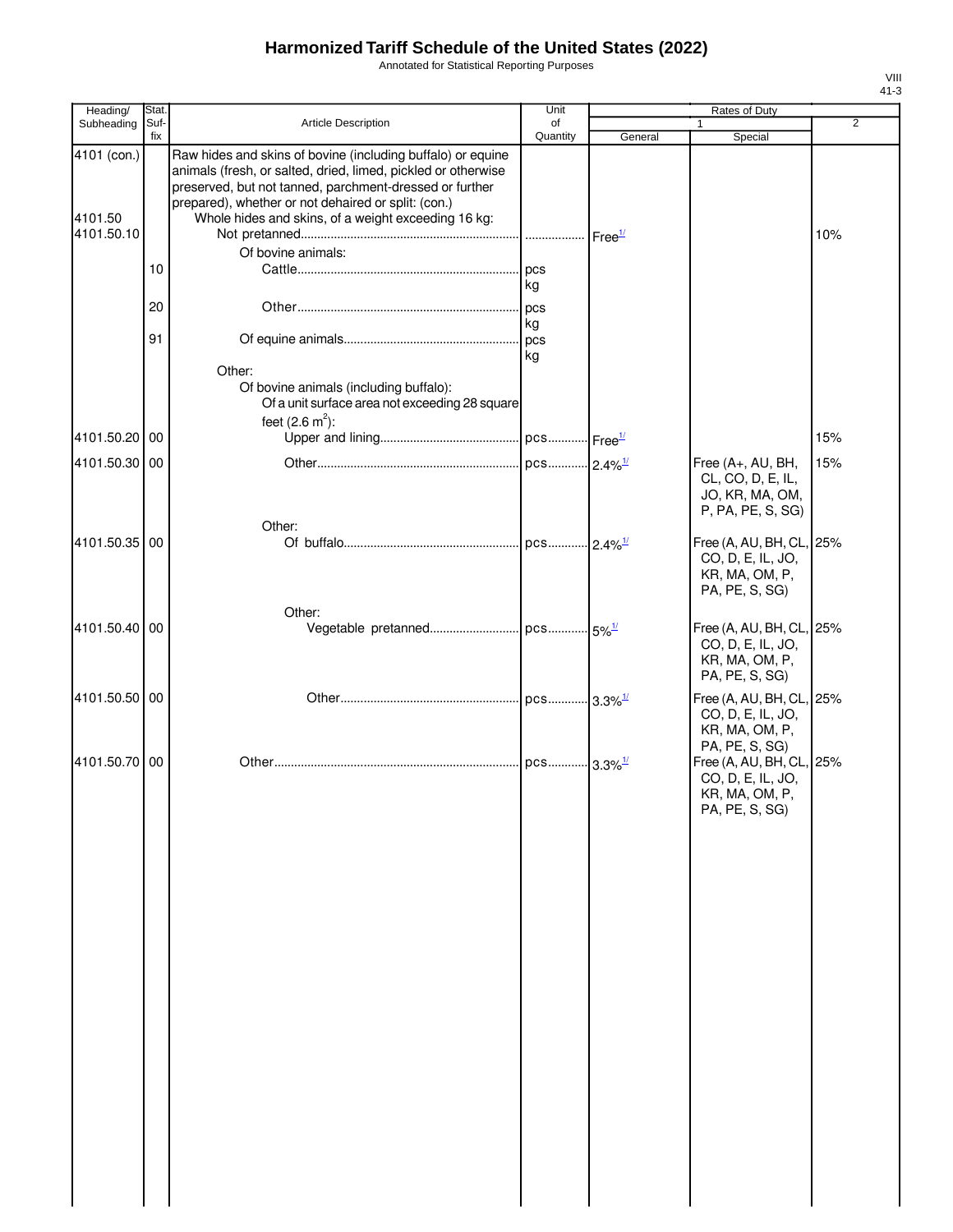Annotated for Statistical Reporting Purposes

| Heading/                             | Stat.       |                                                                                                                                                                                                                                                                                              | Unit           |         | <b>Rates of Duty</b>                                                                                |                |
|--------------------------------------|-------------|----------------------------------------------------------------------------------------------------------------------------------------------------------------------------------------------------------------------------------------------------------------------------------------------|----------------|---------|-----------------------------------------------------------------------------------------------------|----------------|
| Subheading                           | Suf-<br>fix | Article Description                                                                                                                                                                                                                                                                          | of<br>Quantity | General | $\mathbf{1}$<br>Special                                                                             | $\overline{2}$ |
| 4101 (con.)<br>4101.90<br>4101.90.10 |             | Raw hides and skins of bovine (including buffalo) or equine<br>animals (fresh, or salted, dried, limed, pickled or otherwise<br>preserved, but not tanned, parchment-dressed or further<br>prepared), whether or not dehaired or split: (con.)<br>Other, including butts, bends and bellies: |                |         |                                                                                                     | 10%            |
|                                      | 10          | Of bovine animals:<br>Fresh or wet-salted:                                                                                                                                                                                                                                                   | l pcs<br>kg    |         |                                                                                                     |                |
|                                      | 20          |                                                                                                                                                                                                                                                                                              | pcs<br>kg      |         |                                                                                                     |                |
|                                      | 30          |                                                                                                                                                                                                                                                                                              | pcs<br>kg      |         |                                                                                                     |                |
|                                      | 40          |                                                                                                                                                                                                                                                                                              | kg             |         |                                                                                                     |                |
| 4101.90.35 00                        |             | Other:<br>Of bovine animals (including buffalo):                                                                                                                                                                                                                                             |                |         | Free (A, AU, BH, CL, 25%<br>CO, D, E, IL, JO,<br>KR, MA, OM, P,<br>PA, PE, S, SG)                   |                |
| 4101.90.40 00                        |             | Other:                                                                                                                                                                                                                                                                                       |                |         | Free (A*, AU, BH,<br>CL, CO, D, E, IL,<br>JO, KR, MA, OM,<br>P, PA, PE, S, SG)                      | 25%            |
| 4101.90.50 00                        |             |                                                                                                                                                                                                                                                                                              |                |         | Free (A, AU, BH, CL, 25%<br>CO, D, E, IL, JO,<br>KR, MA, OM, P,                                     |                |
| 4101.90.70 00                        |             |                                                                                                                                                                                                                                                                                              |                |         | PA, PE, S, SG)<br>Free (A, AU, BH, CL, 25%<br>CO, D, E, IL, JO,<br>KR, MA, OM, P,<br>PA, PE, S, SG) |                |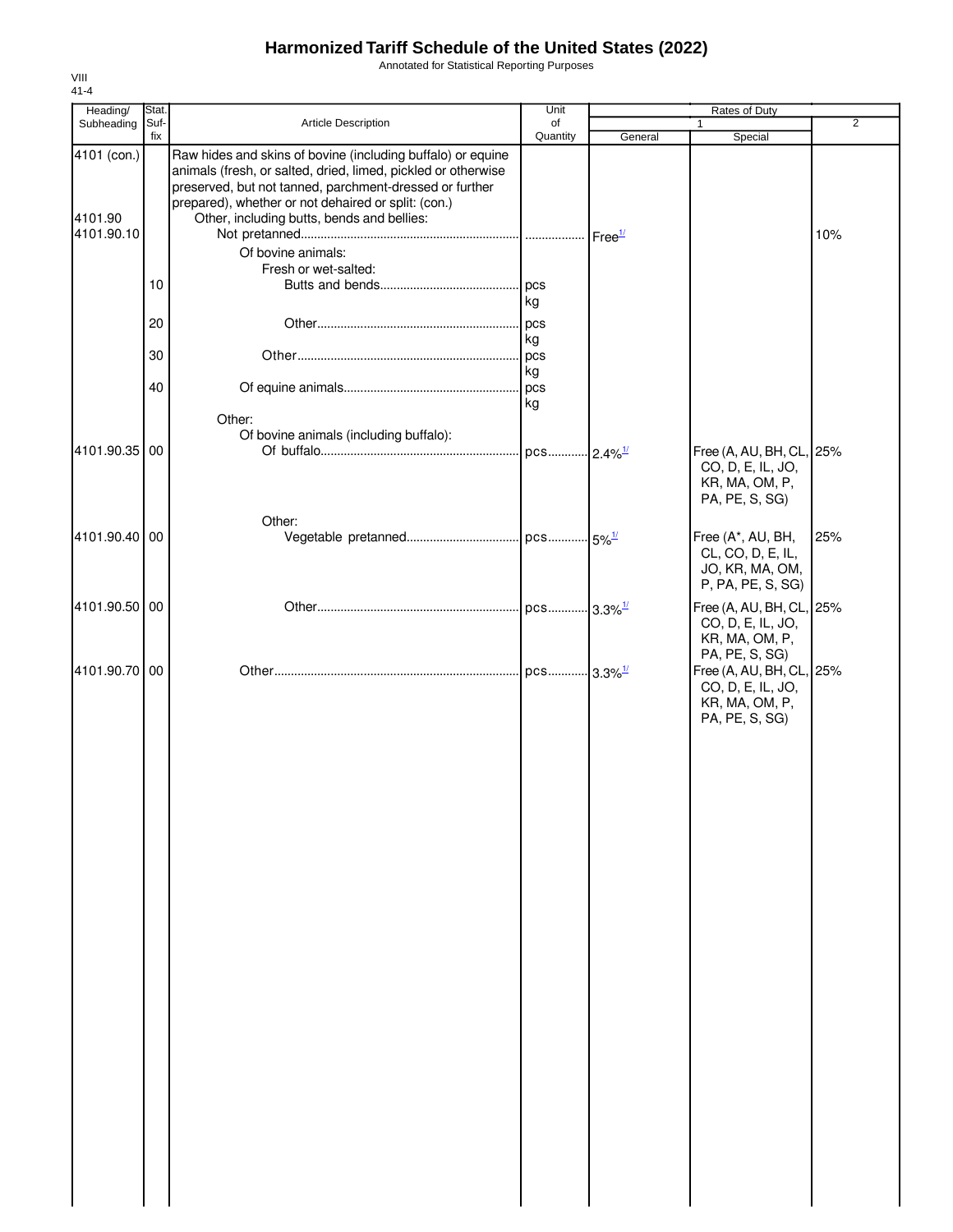Annotated for Statistical Reporting Purposes

| Heading/      | Stat. |                                                                                                                                | Unit     |                    | Rates of Duty                          |                |
|---------------|-------|--------------------------------------------------------------------------------------------------------------------------------|----------|--------------------|----------------------------------------|----------------|
| Subheading    | Suf-  | Article Description                                                                                                            | of       |                    |                                        | $\overline{2}$ |
| 4102          | fix   | Raw skins of sheep or lambs (fresh, or salted, dried, limed,                                                                   | Quantity | General            | Special                                |                |
|               |       | pickled or otherwise preserved, but not tanned, parchment-                                                                     |          |                    |                                        |                |
|               |       | dressed or further prepared), whether or not with wool on or<br>split, other than those excluded by note 1(c) to this chapter: |          |                    |                                        |                |
| 4102.10       |       | With wool on:                                                                                                                  |          |                    |                                        |                |
| 4102.10.10 00 |       |                                                                                                                                |          |                    |                                        | Free           |
|               |       |                                                                                                                                | kg       |                    |                                        |                |
|               |       | Other:                                                                                                                         |          |                    |                                        |                |
| 4102.10.20 00 |       |                                                                                                                                |          |                    |                                        | 10%            |
|               |       |                                                                                                                                | kg       |                    |                                        |                |
| 4102.10.30 00 |       |                                                                                                                                | kg       |                    | Free (A+, AU, BH,<br>CL, CO, D, E, IL, | 25%            |
|               |       |                                                                                                                                |          |                    | JO, KR, MA, OM,                        |                |
|               |       |                                                                                                                                |          |                    | P, PA, PE, S, SG)                      |                |
|               |       | Without wool on:                                                                                                               |          |                    |                                        |                |
| 4102.21.00    | 65    |                                                                                                                                |          | Free <sup>1/</sup> |                                        | Free           |
|               |       |                                                                                                                                | kg       |                    |                                        |                |
|               | 95    |                                                                                                                                | pcs      |                    |                                        |                |
|               |       |                                                                                                                                | kg       |                    |                                        |                |
| 4102.29       |       | Other:                                                                                                                         |          |                    |                                        |                |
| 4102.29.10    |       |                                                                                                                                |          | Free <sup>1/</sup> |                                        | Free           |
|               | 10    |                                                                                                                                |          |                    |                                        |                |
|               |       |                                                                                                                                | kg       |                    |                                        |                |
|               | 90    |                                                                                                                                | kg       |                    |                                        |                |
|               |       | Other:                                                                                                                         |          |                    |                                        |                |
| 4102.29.20    | 00    |                                                                                                                                |          |                    |                                        | 10%            |
|               |       |                                                                                                                                | kg       |                    |                                        |                |
| 4102.29.30 00 |       |                                                                                                                                |          |                    | Free (A+, AU, BH,                      | 25%            |
|               |       |                                                                                                                                | kg       |                    | CL, CO, D, E, IL,<br>JO, KR, MA, OM,   |                |
|               |       |                                                                                                                                |          |                    | P, PA, PE, S, SG)                      |                |
|               |       |                                                                                                                                |          |                    |                                        |                |
|               |       |                                                                                                                                |          |                    |                                        |                |
|               |       |                                                                                                                                |          |                    |                                        |                |
|               |       |                                                                                                                                |          |                    |                                        |                |
|               |       |                                                                                                                                |          |                    |                                        |                |
|               |       |                                                                                                                                |          |                    |                                        |                |
|               |       |                                                                                                                                |          |                    |                                        |                |
|               |       |                                                                                                                                |          |                    |                                        |                |
|               |       |                                                                                                                                |          |                    |                                        |                |
|               |       |                                                                                                                                |          |                    |                                        |                |
|               |       |                                                                                                                                |          |                    |                                        |                |
|               |       |                                                                                                                                |          |                    |                                        |                |
|               |       |                                                                                                                                |          |                    |                                        |                |
|               |       |                                                                                                                                |          |                    |                                        |                |
|               |       |                                                                                                                                |          |                    |                                        |                |
|               |       |                                                                                                                                |          |                    |                                        |                |
|               |       |                                                                                                                                |          |                    |                                        |                |
|               |       |                                                                                                                                |          |                    |                                        |                |
|               |       |                                                                                                                                |          |                    |                                        |                |
|               |       |                                                                                                                                |          |                    |                                        |                |
|               |       |                                                                                                                                |          |                    |                                        |                |
|               |       |                                                                                                                                |          |                    |                                        |                |
|               |       |                                                                                                                                |          |                    |                                        |                |
|               |       |                                                                                                                                |          |                    |                                        |                |
|               |       |                                                                                                                                |          |                    |                                        |                |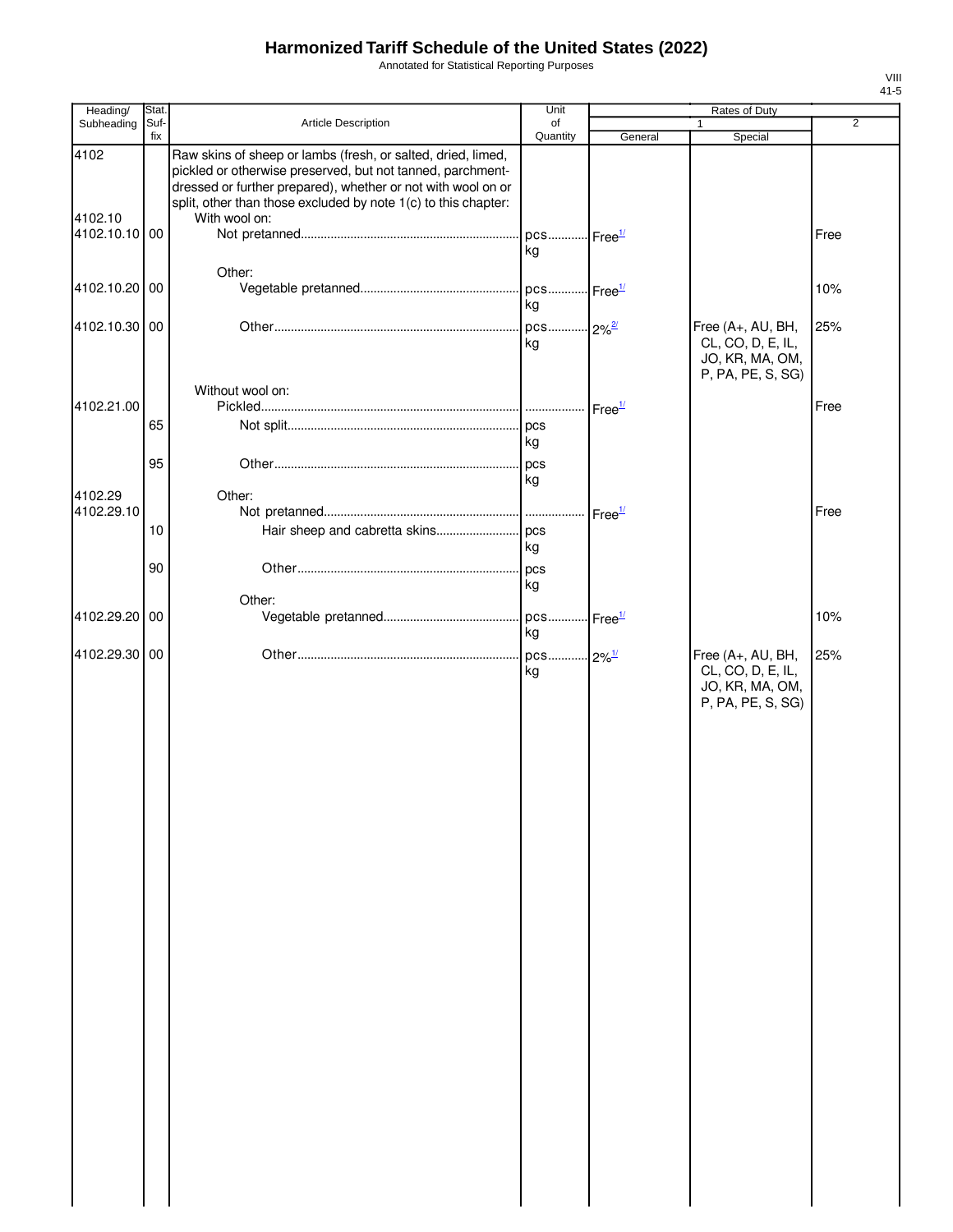Annotated for Statistical Reporting Purposes

| Heading/                 | Stat. |                                                                                                                                                 | Unit                         |         | Rates of Duty                                                                     |                |
|--------------------------|-------|-------------------------------------------------------------------------------------------------------------------------------------------------|------------------------------|---------|-----------------------------------------------------------------------------------|----------------|
| Subheading               | Suf-  | Article Description                                                                                                                             | of                           |         |                                                                                   | $\overline{2}$ |
| 4103                     | fix   | Other raw hides and skins (fresh, or salted, dried, limed,<br>pickled or otherwise preserved, but not tanned,                                   | Quantity                     | General | Special                                                                           |                |
|                          |       | parchment-dressed or further prepared), whether or not<br>dehaired or split, other than those excluded by note 1(b) or<br>1(c) to this chapter: |                              |         |                                                                                   |                |
| 4103.20                  |       | Of reptiles:                                                                                                                                    |                              |         |                                                                                   |                |
| 4103.20.10 00            |       | Other:                                                                                                                                          | pcs Free <sup>1/</sup><br>kg |         |                                                                                   | Free           |
| 4103.20.20 00            |       |                                                                                                                                                 |                              |         | Free (A, AU, BH, CL, 25%<br>CO, D, E, IL, JO,<br>KR, MA, OM, P,<br>PA, PE, S, SG) |                |
| 4103.20.30 00<br>4103.30 |       | Of swine:                                                                                                                                       |                              |         |                                                                                   | 25%            |
| 4103.30.10 00            |       |                                                                                                                                                 | pcs Free <sup>1/</sup>       |         |                                                                                   | Free           |
|                          |       |                                                                                                                                                 | kg                           |         |                                                                                   |                |
| 4103.30.20 00            |       |                                                                                                                                                 |                              |         | Free (A+, AU, BH,<br>CL, CO, D, E, IL,<br>JO, KR, MA, OM,<br>P, PA, PE, S, SG)    | 25%            |
| 4103.90                  |       | Other:                                                                                                                                          |                              |         |                                                                                   |                |
| 4103.90.11               |       |                                                                                                                                                 |                              |         |                                                                                   | Free           |
|                          | 30    |                                                                                                                                                 | kg                           |         |                                                                                   |                |
|                          | 40    |                                                                                                                                                 |                              |         |                                                                                   |                |
|                          |       |                                                                                                                                                 | kg                           |         |                                                                                   |                |
|                          | 90    | Other:<br>Of goats or kids:                                                                                                                     | kg                           |         |                                                                                   |                |
| 4103.90.12 00            |       |                                                                                                                                                 | pcs Free <sup>1/</sup><br>kg |         |                                                                                   | 10%            |
| 4103.90.13 00            |       |                                                                                                                                                 | pcs 3.7% <sup>1/</sup><br>kg |         | Free (A, AU, BH, CL, 25%<br>CO, D, E, IL, JO,<br>KR, MA, OM, P,                   |                |
| 4103.90.20 00            |       |                                                                                                                                                 | kg 3.3% <sup>1/</sup>        |         | PA, PE, S, SG)<br>Free (A+, AU, BH,<br>CL, CO, D, E, IL,<br>JO, KR, MA, OM,       | 25%            |
|                          |       |                                                                                                                                                 |                              |         | P, PA, PE, S, SG)                                                                 |                |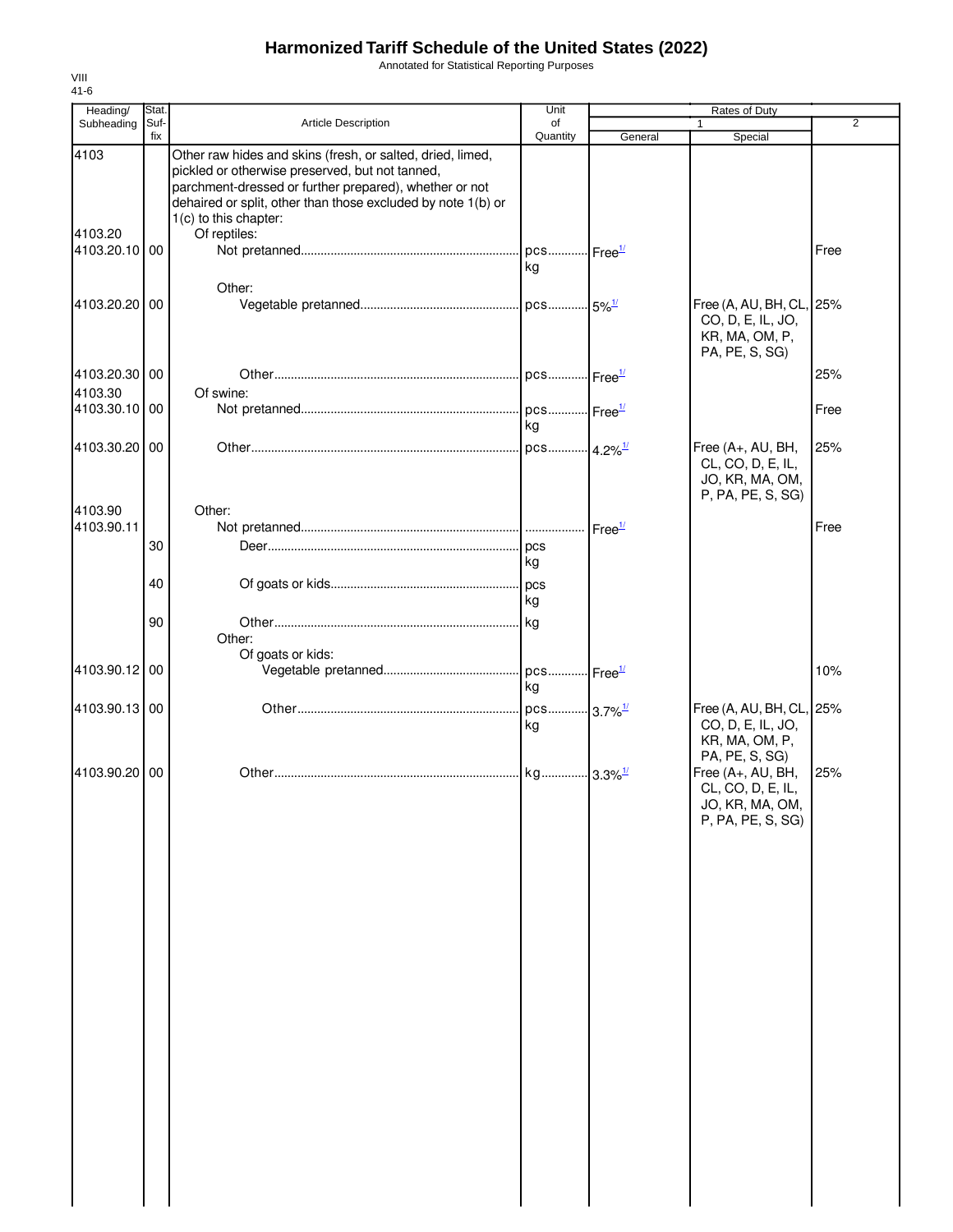Annotated for Statistical Reporting Purposes

| Heading/   | Stat.       |                                                                                                                                                         | Unit           |                         | Rates of Duty                                                                  |     |
|------------|-------------|---------------------------------------------------------------------------------------------------------------------------------------------------------|----------------|-------------------------|--------------------------------------------------------------------------------|-----|
| Subheading | Suf-<br>fix | Article Description                                                                                                                                     | of<br>Quantity | General                 | 1<br>Special                                                                   | 2   |
| 4104       |             | Tanned or crust hides and skins of bovine (including buffalo)<br>or equine animals, without hair on, whether or not split, but not<br>further prepared: |                |                         |                                                                                |     |
| 4104.11    |             | In the wet state (including wet-blue):<br>Full grains, unsplit; grain splits:<br>Whole bovine leather, of a unit surface area not                       |                |                         |                                                                                |     |
| 4104.11.10 |             | exceeding 28 square feet $(2.6 \text{ m}^2)$ :                                                                                                          |                |                         |                                                                                | 15% |
|            | 20          |                                                                                                                                                         |                |                         |                                                                                |     |
| 4104.11.20 | 40<br>00    |                                                                                                                                                         |                |                         | Free (A+, AU, BH,<br>CL, CO, D, E, IL,<br>JO, KR, MA, OM,<br>P, PA, PE, S, SG) | 15% |
| 4104.11.30 |             | Other:                                                                                                                                                  |                |                         | Free (A, AU, BH, CL,<br>CO, D, E, IL, JO,<br>KR, MA, OM, P,                    | 25% |
|            | 10          |                                                                                                                                                         |                |                         | PA, PE, S, SG)                                                                 |     |
|            | 60          | Other:                                                                                                                                                  |                |                         |                                                                                |     |
| 4104.11.40 |             |                                                                                                                                                         |                |                         | Free (A, AU, BH, CL,<br>CO, D, E, IL, JO,<br>KR, MA, OM, P,<br>PA, PE, S, SG)  | 25% |
|            | 10          |                                                                                                                                                         |                |                         |                                                                                |     |
|            | 60          |                                                                                                                                                         |                |                         |                                                                                |     |
| 4104.11.50 |             |                                                                                                                                                         |                | $3.3\%$ <sup>3/4/</sup> | Free (A, AU, BH, CL,<br>CO, D, E, IL, JO,<br>KR, MA, OM, P,<br>PA, PE, S, SG)  | 25% |
|            | 30          | Wet blues:                                                                                                                                              | pcs<br>kg      |                         |                                                                                |     |
|            |             | Split:                                                                                                                                                  |                |                         |                                                                                |     |
|            | 40          |                                                                                                                                                         |                |                         |                                                                                |     |
|            | 70<br>80    |                                                                                                                                                         | kg             |                         |                                                                                |     |
|            |             |                                                                                                                                                         |                |                         |                                                                                |     |
|            |             |                                                                                                                                                         |                |                         |                                                                                |     |
|            |             |                                                                                                                                                         |                |                         |                                                                                |     |
|            |             |                                                                                                                                                         |                |                         |                                                                                |     |
|            |             |                                                                                                                                                         |                |                         |                                                                                |     |
|            |             |                                                                                                                                                         |                |                         |                                                                                |     |
|            |             |                                                                                                                                                         |                |                         |                                                                                |     |
|            |             |                                                                                                                                                         |                |                         |                                                                                |     |
|            |             |                                                                                                                                                         |                |                         |                                                                                |     |
|            |             |                                                                                                                                                         |                |                         |                                                                                |     |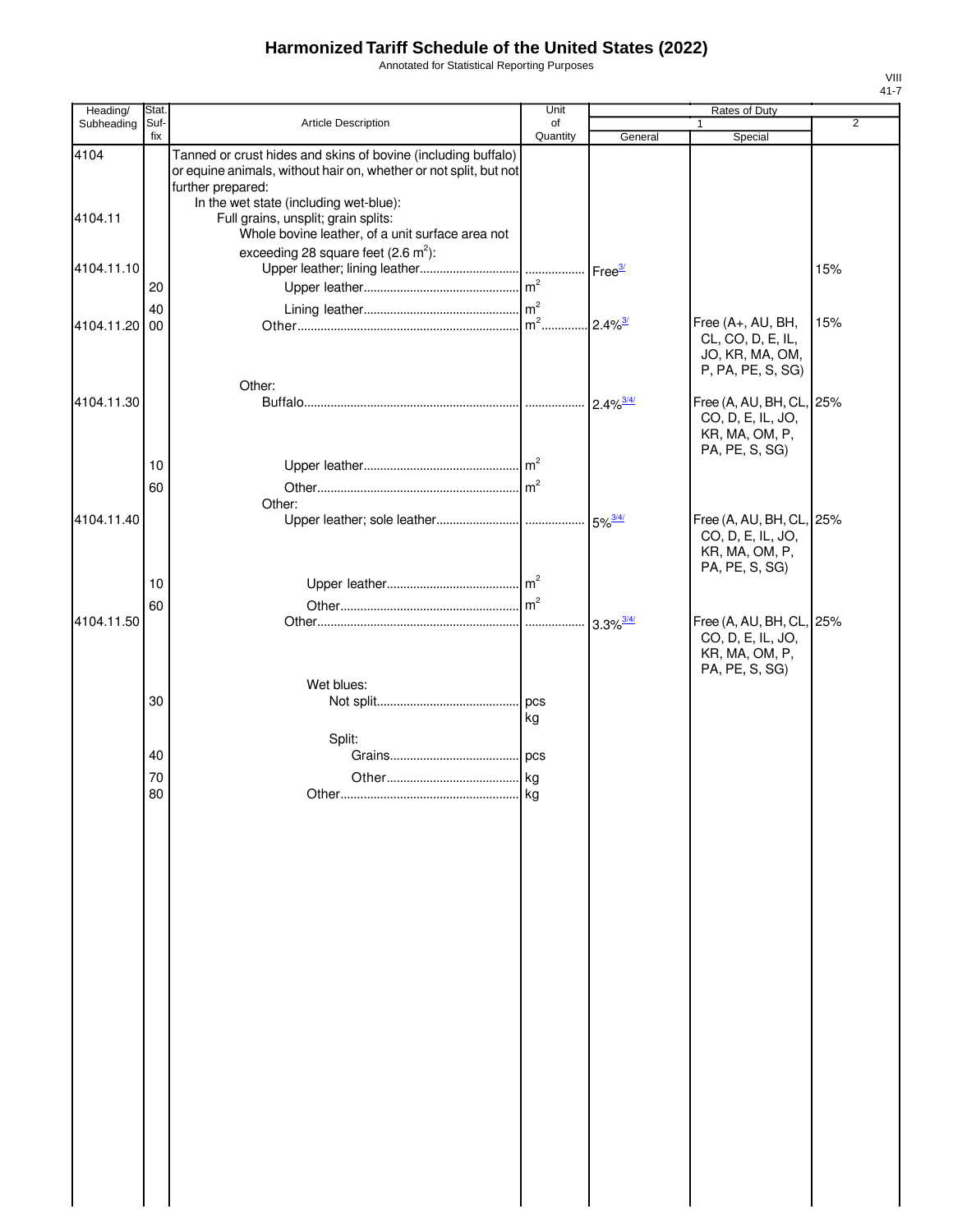Annotated for Statistical Reporting Purposes

| Heading/      | Stat.       |                                                                                                                                                                                                                 | Unit                    |                          | Rates of Duty                                                                     |                |
|---------------|-------------|-----------------------------------------------------------------------------------------------------------------------------------------------------------------------------------------------------------------|-------------------------|--------------------------|-----------------------------------------------------------------------------------|----------------|
| Subheading    | Suf-<br>fix | Article Description                                                                                                                                                                                             | of<br>Quantity          |                          |                                                                                   | $\overline{2}$ |
| 4104 (con.)   |             | Tanned or crust hides and skins of bovine (including buffalo)<br>or equine animals, without hair on, whether or not split, but not<br>further prepared: (con.)<br>In the wet state (including wet-blue): (con.) |                         | General                  | Special                                                                           |                |
| 4104.19       |             | Other:<br>Whole bovine leather, of a unit surface area not<br>exceeding 28 square feet $(2.6 \text{ m}^2)$ :                                                                                                    |                         |                          |                                                                                   |                |
| 4104.19.10    | 20          |                                                                                                                                                                                                                 |                         |                          |                                                                                   | 15%            |
| 4104.19.20    | 40<br>00    |                                                                                                                                                                                                                 | $\mathsf{m}^2$<br>$m^2$ | $2.4\%$ <sup>3/</sup>    | Free (A+, AU, BH,<br>CL, CO, D, E, IL,<br>JO, KR, MA, OM,<br>P, PA, PE, S, SG)    | 15%            |
| 4104.19.30 00 |             | Other:                                                                                                                                                                                                          | $m2$                    | $.2.4\%$ <sup>3/4/</sup> | Free (A, AU, BH, CL, 25%<br>CO, D, E, IL, JO,<br>KR, MA, OM, P,<br>PA, PE, S, SG) |                |
| 4104.19.40    |             | Other:                                                                                                                                                                                                          |                         |                          | Free (A, AU, BH, CL, 25%<br>CO, D, E, IL, JO,<br>KR, MA, OM, P,<br>PA, PE, S, SG) |                |
| 4104.19.50    | 10<br>60    |                                                                                                                                                                                                                 | $\rm{Im}^2$             | $3.3\% \frac{3/4}{ }$    | Free (A, AU, BH, CL, 25%<br>CO, D, E, IL, JO,<br>KR, MA, OM, P,                   |                |
|               | 30          | Wet blues:                                                                                                                                                                                                      | .l pcs<br>kg            |                          | PA, PE, S, SG)                                                                    |                |
|               | 40          | Split:                                                                                                                                                                                                          |                         |                          |                                                                                   |                |
|               | 70<br>80    |                                                                                                                                                                                                                 |                         |                          |                                                                                   |                |
|               |             |                                                                                                                                                                                                                 |                         |                          |                                                                                   |                |
|               |             |                                                                                                                                                                                                                 |                         |                          |                                                                                   |                |
|               |             |                                                                                                                                                                                                                 |                         |                          |                                                                                   |                |
|               |             |                                                                                                                                                                                                                 |                         |                          |                                                                                   |                |
|               |             |                                                                                                                                                                                                                 |                         |                          |                                                                                   |                |
|               |             |                                                                                                                                                                                                                 |                         |                          |                                                                                   |                |
|               |             |                                                                                                                                                                                                                 |                         |                          |                                                                                   |                |
|               |             |                                                                                                                                                                                                                 |                         |                          |                                                                                   |                |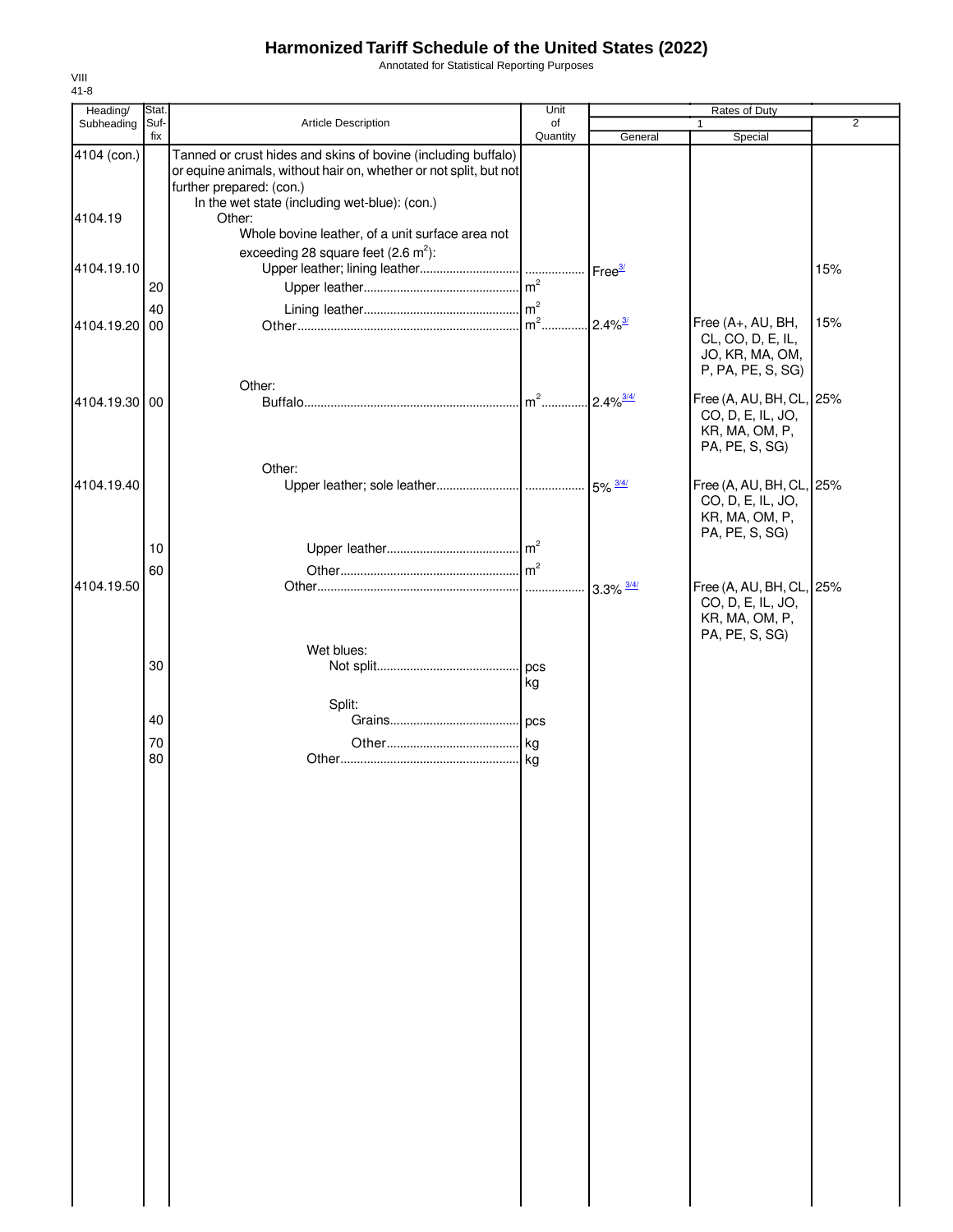Annotated for Statistical Reporting Purposes

| Heading/      | Stat.       |                                                                                                                                                                                             | Unit           |                         | Rates of Duty                                                                     |                |
|---------------|-------------|---------------------------------------------------------------------------------------------------------------------------------------------------------------------------------------------|----------------|-------------------------|-----------------------------------------------------------------------------------|----------------|
| Subheading    | Suf-<br>fix | Article Description                                                                                                                                                                         | of<br>Quantity | General                 | Special                                                                           | $\overline{2}$ |
| 4104 (con.)   |             | Tanned or crust hides and skins of bovine (including buffalo)<br>or equine animals, without hair on, whether or not split, but not<br>further prepared: (con.)<br>In the dry state (crust): |                |                         |                                                                                   |                |
| 4104.41       |             | Full grains, unsplit; grain splits:<br>Whole bovine leather, of a unit surface area not<br>exceeding 28 square feet $(2.6 \text{ m}^2)$ :                                                   |                |                         |                                                                                   |                |
| 4104.41.10    | 20          |                                                                                                                                                                                             |                |                         |                                                                                   | 15%            |
| 4104.41.20 00 | 40          |                                                                                                                                                                                             |                | $2.4\%$ <sup>3/</sup>   | Free (A+, AU, BH,<br>CL, CO, D, E, IL,<br>JO, KR, MA, OM,<br>P, PA, PE, S, SG)    | 15%            |
| 4104.41.30    |             | Other:                                                                                                                                                                                      |                |                         | Free (A, AU, BH, CL, 25%<br>CO, D, E, IL, JO,<br>KR, MA, OM, P,<br>PA, PE, S, SG) |                |
|               | 10          |                                                                                                                                                                                             |                |                         |                                                                                   |                |
|               | 60          | Other:                                                                                                                                                                                      |                |                         |                                                                                   |                |
| 4104.41.40    |             |                                                                                                                                                                                             |                |                         | Free (A, AU, BH, CL, 25%<br>CO, D, E, IL, JO,<br>KR, MA, OM, P,<br>PA, PE, S, SG) |                |
|               | 10          |                                                                                                                                                                                             |                |                         |                                                                                   |                |
| 4104.41.50 00 | 60          |                                                                                                                                                                                             | $m2$ .         | $3.3\%$ $\frac{4/5}{ }$ | Free (A*, AU, BH,                                                                 | 25%            |
|               |             |                                                                                                                                                                                             |                |                         | CL, CO, D, E, IL,<br>JO, KR, MA, OM,<br>P, PA, PE, S, SG)                         |                |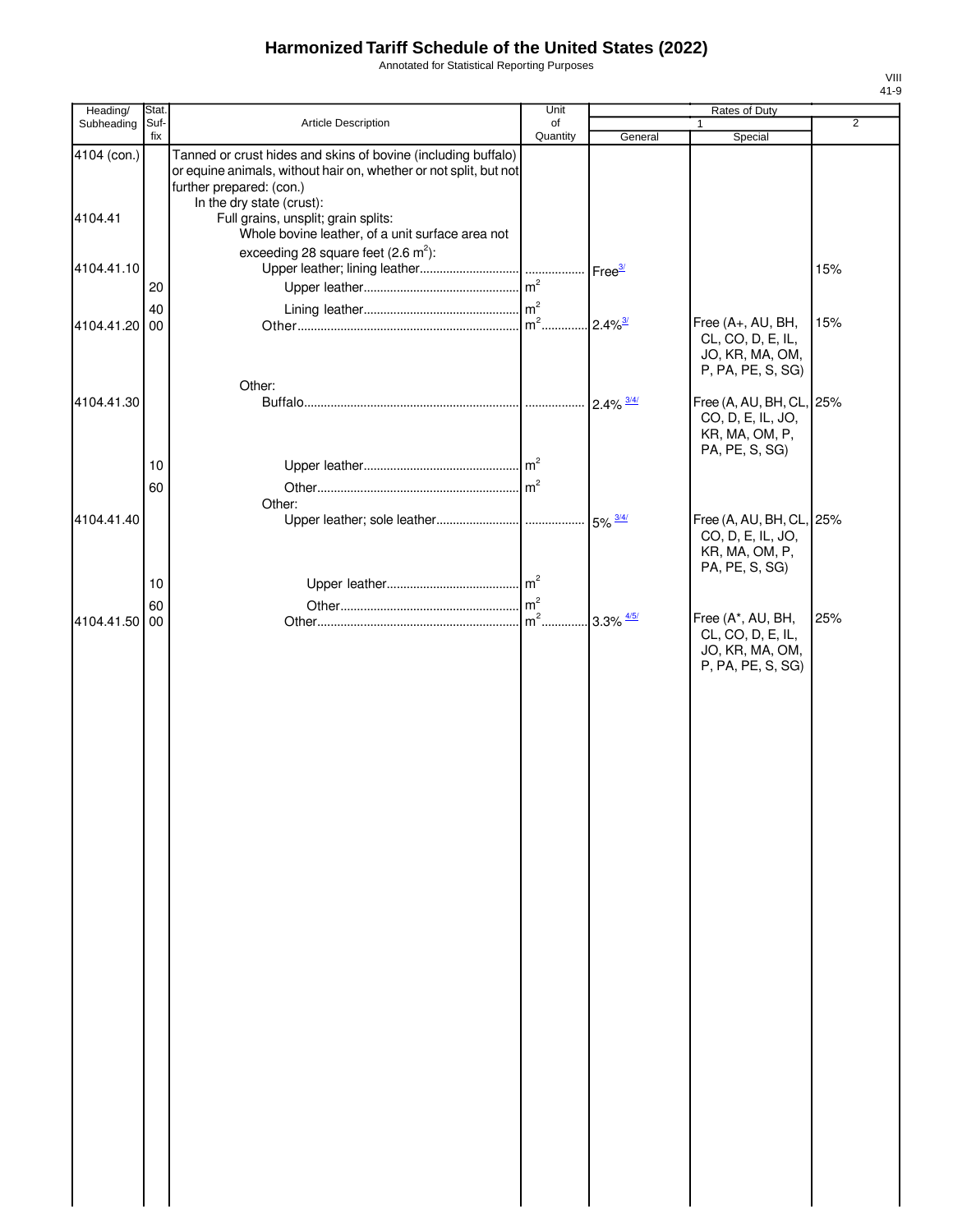Annotated for Statistical Reporting Purposes

| Heading/           | Stat.       |                                                                                                                                                                | Unit           |                          | Rates of Duty                                                                                       |                |
|--------------------|-------------|----------------------------------------------------------------------------------------------------------------------------------------------------------------|----------------|--------------------------|-----------------------------------------------------------------------------------------------------|----------------|
| Subheading         | Suf-<br>fix | Article Description                                                                                                                                            | of<br>Quantity |                          |                                                                                                     | $\overline{2}$ |
| 4104 (con.)        |             | Tanned or crust hides and skins of bovine (including buffalo)<br>or equine animals, without hair on, whether or not split, but not<br>further prepared: (con.) |                | General                  | Special                                                                                             |                |
| 4104.49            |             | In the dry state (crust): (con.)<br>Other:<br>Whole bovine leather, of a unit surface area not                                                                 |                |                          |                                                                                                     |                |
| 4104.49.10         | 20          | exceeding 28 square feet $(2.6 \text{ m}^2)$ :                                                                                                                 |                | Free <sup>3/</sup>       |                                                                                                     | 15%            |
| 4104.49.20         | 40<br>00    |                                                                                                                                                                |                | $2.4\%$ <sup>3/</sup>    | Free (A+, AU, BH,<br>CL, CO, D, E, IL,<br>JO, KR, MA, OM,<br>P, PA, PE, S, SG)                      | 15%            |
| 4104.49.30         |             | Other:                                                                                                                                                         |                | $2.4\% \frac{3/4}{ }$    | Free (A, AU, BH, CL, 25%<br>CO, D, E, IL, JO,<br>KR, MA, OM, P,<br>PA, PE, S, SG)                   |                |
|                    | 10          |                                                                                                                                                                |                |                          |                                                                                                     |                |
|                    | 60          |                                                                                                                                                                |                |                          |                                                                                                     |                |
| 4104.49.40         |             | Other:                                                                                                                                                         |                |                          | Free (A, AU, BH, CL, 25%<br>CO, D, E, IL, JO,<br>KR, MA, OM, P,<br>PA, PE, S, SG)                   |                |
|                    | 10          |                                                                                                                                                                |                |                          |                                                                                                     |                |
|                    | 60          |                                                                                                                                                                | $\mathsf{m}^2$ |                          |                                                                                                     |                |
| 4104.49.50<br>4105 | 00          | Tanned or crust skins of sheep or lambs, without wool on,                                                                                                      | $m^2$          | $3.3\%$ $\frac{3/4/}{ }$ | Free (A, AU, BH, CL, 25%<br>CO, D, E, IL, JO,<br>KR, MA, OM, P,<br>PA, PE, S, SG)                   |                |
| 4105.10            |             | whether or not split, but not further prepared:<br>In the wet state (including wet-blue):                                                                      |                |                          |                                                                                                     |                |
| 4105.10.10         | 00          |                                                                                                                                                                | $m^2$          | $.2\% \frac{3/4}{1}$     | Free (A+, AU, BH,<br>CL, CO, D, E, IL,<br>JO, KR, MA, OM,<br>P, PA, PE, S, SG)                      | 25%            |
| 4105.10.90 00      |             |                                                                                                                                                                |                |                          | Free (A+, AU, BH,<br>CL, CO, D, E, IL,<br>JO, KR, MA, OM,                                           | 25%            |
| 4105.30.00 00      |             |                                                                                                                                                                | $m2$           | $2\% \frac{3/4}{ }$      | P, PA, PE, S, SG)<br>Free (A+, AU, BH,<br>CL, CO, D, E, IL,<br>JO, KR, MA, OM,<br>P, PA, PE, S, SG) | 25%            |
|                    |             |                                                                                                                                                                |                |                          |                                                                                                     |                |
|                    |             |                                                                                                                                                                |                |                          |                                                                                                     |                |
|                    |             |                                                                                                                                                                |                |                          |                                                                                                     |                |
|                    |             |                                                                                                                                                                |                |                          |                                                                                                     |                |
|                    |             |                                                                                                                                                                |                |                          |                                                                                                     |                |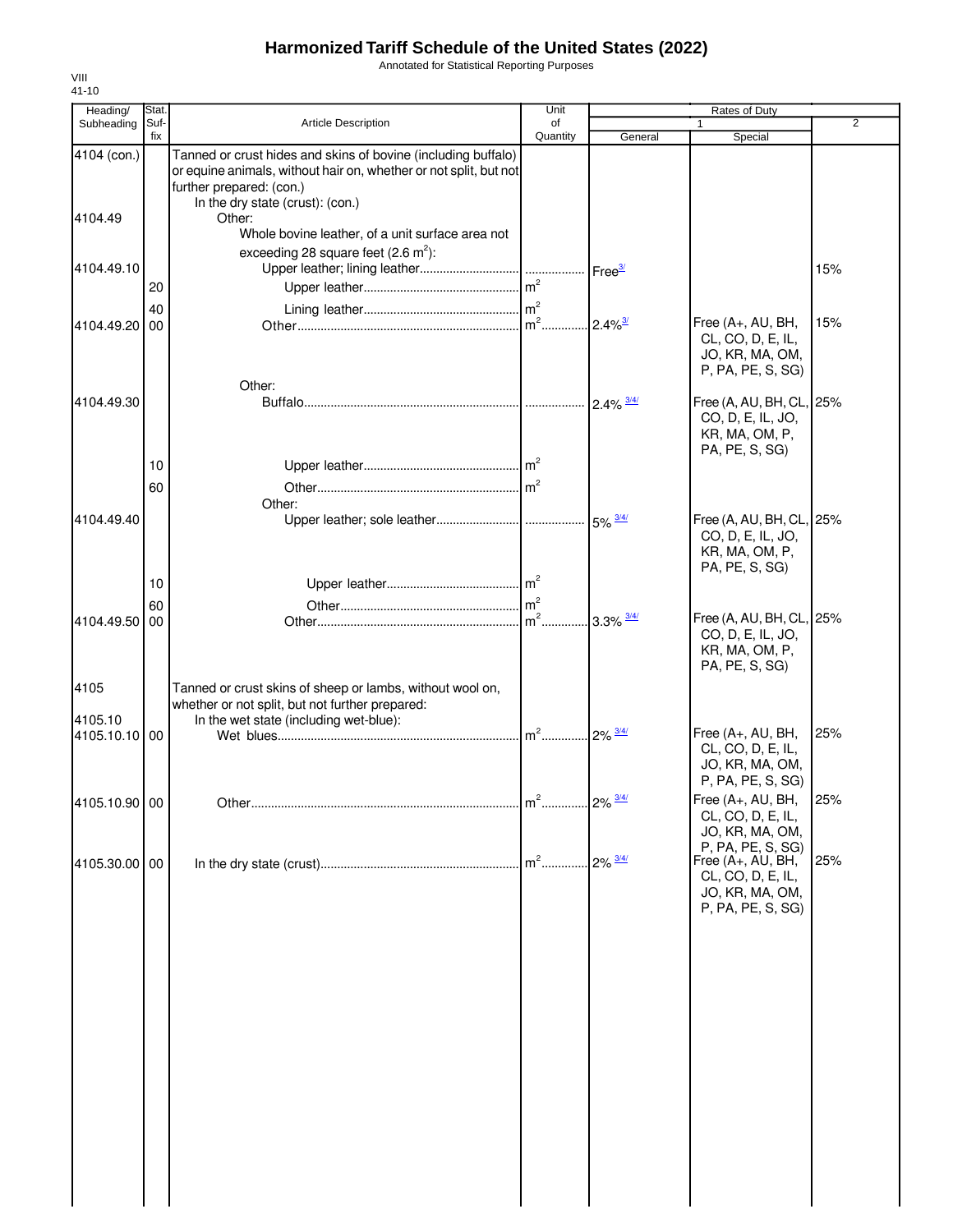Annotated for Statistical Reporting Purposes

| Heading/                 | Stat.       |                                                                                                                                          | Unit                     |                       | Rates of Duty                                                                                       |                |
|--------------------------|-------------|------------------------------------------------------------------------------------------------------------------------------------------|--------------------------|-----------------------|-----------------------------------------------------------------------------------------------------|----------------|
| Subheading               | Suf-<br>fix | <b>Article Description</b>                                                                                                               | of<br>Quantity           | General               | Special                                                                                             | $\overline{2}$ |
| 4106                     |             | Tanned or crust skins of other animals, without wool or hair<br>on, whether or not split, but not further prepared:<br>Of goats or kids: |                          |                       |                                                                                                     |                |
| 4106.21<br>4106.21.10 00 |             | In the wet state (including wet-blue):                                                                                                   | m <sup>2</sup> 2.4% 3/4/ |                       | Free (A, AU, BH, CL, 25%<br>CO, D, E, IL, JO,<br>KR, MA, OM, P,                                     |                |
| 4106.21.90 00            |             |                                                                                                                                          | $m2$                     | $2.4\% \frac{3/4}{ }$ | PA, PE, S, SG)<br>Free (A, AU, BH, CL, 25%<br>CO, D, E, IL, JO,<br>KR, MA, OM, P,                   |                |
| 4106.22.00 00            |             |                                                                                                                                          |                          |                       | PA, PE, S, SG)<br>Free (A, AU, BH, CL, 25%<br>CO, D, E, IL, JO,<br>KR, MA, OM, P,<br>PA, PE, S, SG) |                |
|                          |             | Of swine:                                                                                                                                |                          |                       |                                                                                                     |                |
| 4106.31<br>4106.31.10    | 00          | In the wet state (including wet-blue):                                                                                                   | $m2$                     | $4.2\%$ <sup>3/</sup> | Free (A+, AU, BH,<br>CL, CO, D, E, IL,<br>JO, KR, MA, OM,<br>P, PA, PE, S, SG)                      | 25%            |
| 4106.31.90 00            |             |                                                                                                                                          | $m2$                     | $4.2\%$ <sup>3/</sup> | Free (A+, AU, BH,<br>CL, CO, D, E, IL,<br>JO, KR, MA, OM,                                           | 25%            |
| 4106.32.00 00            |             |                                                                                                                                          |                          | $4.2\%$ <sup>3/</sup> | P, PA, PE, S, SG)<br>Free (A+, AU, BH,<br>CL, CO, D, E, IL,<br>JO, KR, MA, OM,                      | 25%            |
| 4106.40.00 00            |             |                                                                                                                                          |                          |                       | P, PA, PE, S, SG)                                                                                   | 25%            |
|                          |             | Other:                                                                                                                                   |                          |                       |                                                                                                     |                |
| 4106.91.00 00            |             |                                                                                                                                          |                          |                       | Free (A+, AU, BH,<br>CL, CO, D, E, IL,<br>JO, KR, MA, OM,<br>P, PA, PE, S, SG)                      | 25%            |
| 4106.92.00 00            |             |                                                                                                                                          |                          |                       | Free (A+, AU, BH,<br>CL, CO, D, E, IL,<br>JO, KR, MA, OM,<br>P, PA, PE, S, SG)                      | 25%            |
|                          |             |                                                                                                                                          |                          |                       |                                                                                                     |                |
|                          |             |                                                                                                                                          |                          |                       |                                                                                                     |                |
|                          |             |                                                                                                                                          |                          |                       |                                                                                                     |                |
|                          |             |                                                                                                                                          |                          |                       |                                                                                                     |                |
|                          |             |                                                                                                                                          |                          |                       |                                                                                                     |                |
|                          |             |                                                                                                                                          |                          |                       |                                                                                                     |                |
|                          |             |                                                                                                                                          |                          |                       |                                                                                                     |                |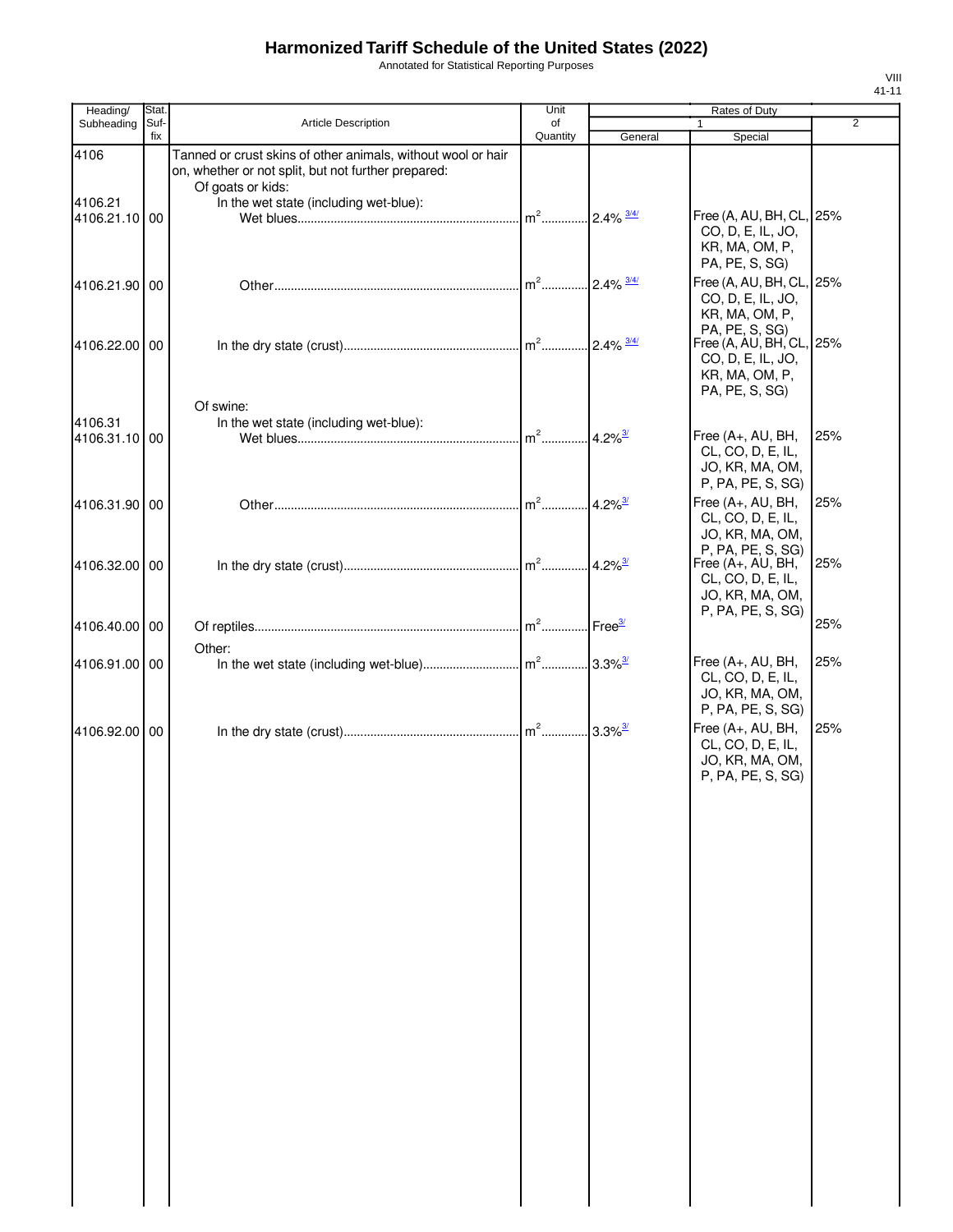Annotated for Statistical Reporting Purposes

| Heading/      | Stat.          |                                                                                                                                                                                                                                                         | Unit                                                |                          | Rates of Duty                                                                     |                |
|---------------|----------------|---------------------------------------------------------------------------------------------------------------------------------------------------------------------------------------------------------------------------------------------------------|-----------------------------------------------------|--------------------------|-----------------------------------------------------------------------------------|----------------|
| Subheading    | Suf-<br>fix    | <b>Article Description</b>                                                                                                                                                                                                                              | of<br>Quantity                                      | General                  | Special                                                                           | $\overline{2}$ |
| 4107          |                | Leather further prepared after tanning or crusting, including<br>parchment-dressed leather, of bovine (including buffalo) or<br>equine animals, without hair on, whether or not split, other than<br>leather of heading 4114:<br>Whole hides and skins: |                                                     |                          |                                                                                   |                |
| 4107.11       |                | Full grains, unsplit:<br>Of bovines, and of a unit surface area not<br>exceeding 28 square feet $(2.6 \text{ m}^2)$ :                                                                                                                                   |                                                     |                          |                                                                                   |                |
| 4107.11.10    | 20             |                                                                                                                                                                                                                                                         |                                                     |                          |                                                                                   | 15%            |
|               | 40             | Other:                                                                                                                                                                                                                                                  |                                                     |                          |                                                                                   |                |
| 4107.11.20    | 00             |                                                                                                                                                                                                                                                         |                                                     | $.2.4\%$ <sup>3/</sup>   | Free (A+, AU, BH,<br>CL, CO, D, E, IL,<br>JO, KR, MA, OM,<br>P, PA, PE, S, SG)    | 15%            |
| 4107.11.30 00 |                | Other:                                                                                                                                                                                                                                                  |                                                     |                          | Free (A+, AU, BH,<br>CL, CO, D, E, IL,<br>JO, KR, MA, OM,<br>P, PA, PE, S, SG)    | 30%            |
| 4107.11.40 00 |                |                                                                                                                                                                                                                                                         | $m2$                                                | $.2.5\%$ $\frac{3/4}{1}$ | Free (A, AU, BH, CL, 25%<br>CO, D, E, IL, JO,<br>KR, MA, OM, P,<br>PA, PE, S, SG) |                |
| 4107.11.50    | 00             | Other:                                                                                                                                                                                                                                                  |                                                     |                          | Free (A, AU, BH, CL, 20%<br>CO, D, E, IL, JO,<br>KR, MA, OM, P,<br>PA, PE, S, SG) |                |
| 4107.11.60    |                |                                                                                                                                                                                                                                                         |                                                     |                          | Free (A, AU, BH, CL, 25%<br>CO, D, E, IL, JO,<br>KR, MA, OM, P,<br>PA, PE, S, SG) |                |
|               | 10<br>60       | Other:                                                                                                                                                                                                                                                  |                                                     |                          |                                                                                   |                |
| 4107.11.70    |                |                                                                                                                                                                                                                                                         |                                                     |                          | Free (A, AU, BH, CL, 25%<br>CO, D, E, IL, JO,<br>KR, MA, OM, P,<br>PA, PE, S, SG) |                |
|               | 30<br>40<br>50 | Glove and garment<br>Bag, case, strap and collar                                                                                                                                                                                                        | $\mathsf{Im}^2$<br>m <sup>2</sup><br>$\mathsf{m}^2$ |                          |                                                                                   |                |
| 4107.11.80    | 90<br>00       |                                                                                                                                                                                                                                                         | $\mathsf{Im}^2$<br>$\mathsf{Im}^2$                  | $.2.4\%$ $\frac{3/4}{1}$ | Free (A*, AU, BH,<br>CL, CO, D, E, IL,<br>JO, KR, MA, OM,<br>P, PA, PE, S, SG)    | 30%            |
|               |                |                                                                                                                                                                                                                                                         |                                                     |                          |                                                                                   |                |
|               |                |                                                                                                                                                                                                                                                         |                                                     |                          |                                                                                   |                |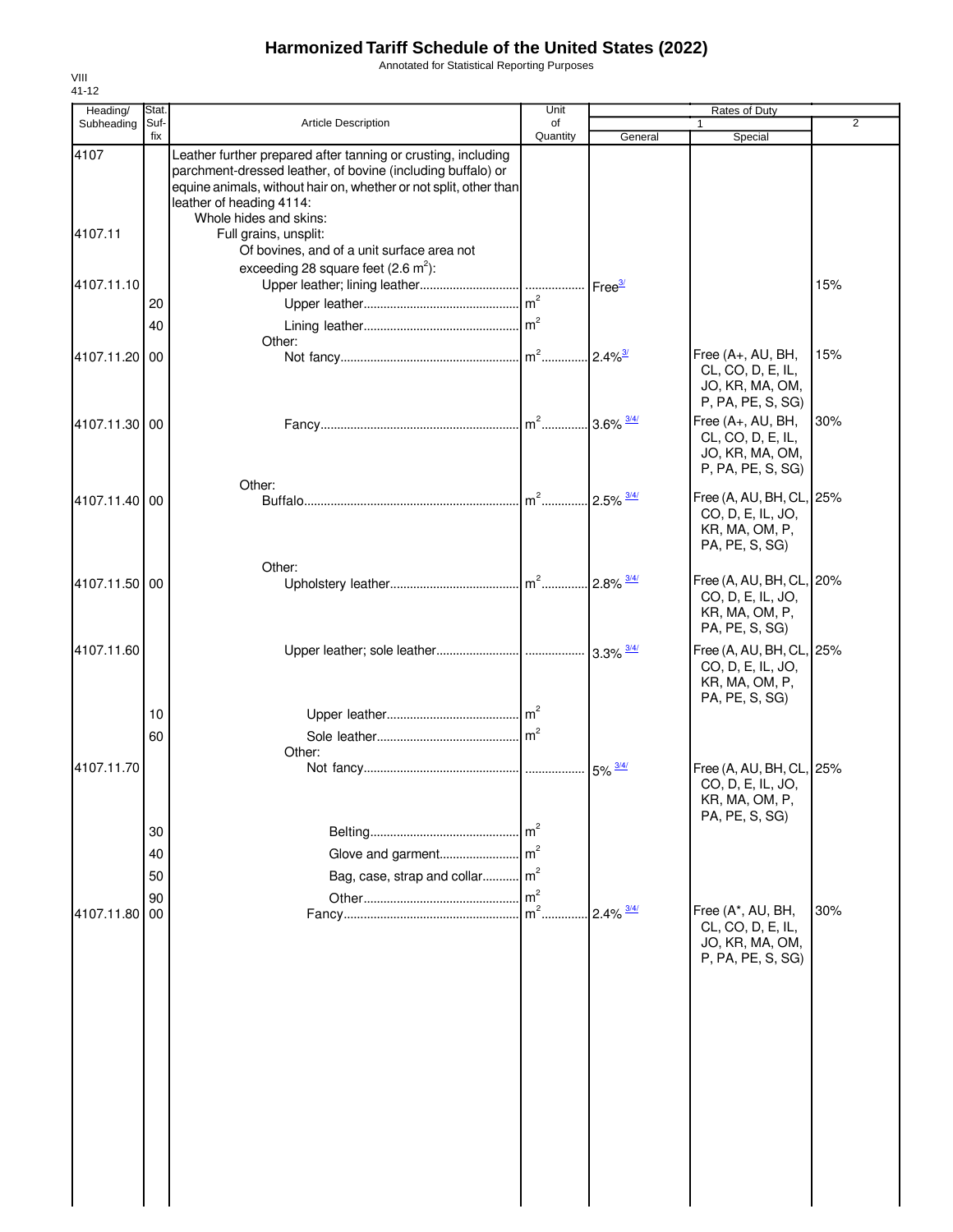Annotated for Statistical Reporting Purposes

| ı  |
|----|
| ۰, |

| Heading/      | Stat.          |                                                                                                                                                                                                                                                                       | Unit                                               |                          | <b>Rates of Duty</b>                                                              |                |
|---------------|----------------|-----------------------------------------------------------------------------------------------------------------------------------------------------------------------------------------------------------------------------------------------------------------------|----------------------------------------------------|--------------------------|-----------------------------------------------------------------------------------|----------------|
| Subheading    | Suf-<br>fix    | Article Description                                                                                                                                                                                                                                                   | of<br>Quantity                                     | General                  | 1<br>Special                                                                      | $\overline{2}$ |
| 4107 (con.)   |                | Leather further prepared after tanning or crusting, including<br>parchment-dressed leather, of bovine (including buffalo) or<br>equine animals, without hair on, whether or not split, other than<br>leather of heading 4114: (con.)<br>Whole hides and skins: (con.) |                                                    |                          |                                                                                   |                |
| 4107.12       |                | Grain splits:<br>Of bovines, and of a unit surface area not                                                                                                                                                                                                           |                                                    |                          |                                                                                   |                |
| 4107.12.10    |                | exceeding 28 square feet $(2.6 \text{ m}^2)$ :                                                                                                                                                                                                                        |                                                    |                          |                                                                                   | 15%            |
|               | 20<br>40       |                                                                                                                                                                                                                                                                       | m <sup>2</sup>                                     |                          |                                                                                   |                |
| 4107.12.20    | 00             | Other:                                                                                                                                                                                                                                                                |                                                    | $2.4\%$ <sup>3/</sup>    | Free (A+, AU, BH,<br>CL, CO, D, E, IL,<br>JO, KR, MA, OM,<br>P, PA, PE, S, SG)    | 15%            |
| 4107.12.30    | 00             |                                                                                                                                                                                                                                                                       |                                                    | $.3.6\% \frac{3/4}{1}$   | Free (A+, AU, BH,<br>CL, CO, D, E, IL,<br>JO, KR, MA, OM,<br>P, PA, PE, S, SG)    | 30%            |
| 4107.12.40 00 |                | Other:                                                                                                                                                                                                                                                                |                                                    | $.2.5\%$ $\frac{3/4}{1}$ | Free (A, AU, BH, CL, 25%<br>CO, D, E, IL, JO,<br>KR, MA, OM, P,<br>PA, PE, S, SG) |                |
| 4107.12.50 00 |                | Other:                                                                                                                                                                                                                                                                |                                                    | $.2.8\% \frac{3/4}{ }$   | Free (A, AU, BH, CL, 20%<br>CO, D, E, IL, JO,<br>KR, MA, OM, P,<br>PA, PE, S, SG) |                |
| 4107.12.60    |                |                                                                                                                                                                                                                                                                       |                                                    |                          | Free (A, AU, BH, CL, 25%<br>CO, D, E, IL, JO,<br>KR, MA, OM, P,<br>PA, PE, S, SG) |                |
|               | 10<br>60       | Other:                                                                                                                                                                                                                                                                | m <sup>2</sup>                                     |                          |                                                                                   |                |
| 4107.12.70    |                |                                                                                                                                                                                                                                                                       |                                                    | $5\% \frac{3/4}{ }$      | Free (A, AU, BH, CL, 25%<br>CO, D, E, IL, JO,<br>KR, MA, OM, P,<br>PA, PE, S, SG) |                |
|               | 30<br>40<br>50 | Glove and garment<br>Bag, case, strap and collar                                                                                                                                                                                                                      | m <sup>2</sup><br>m <sup>2</sup><br>m <sup>2</sup> |                          |                                                                                   |                |
| 4107.12.80    | 90<br>00       |                                                                                                                                                                                                                                                                       | m <sup>2</sup><br>$m^2$ .                          | $2.4\%$ $\frac{3/4/}{ }$ | Free (A, AU, BH, CL, 30%<br>CO, D, E, IL, JO,<br>KR, MA, OM, P,<br>PA, PE, S, SG) |                |
|               |                |                                                                                                                                                                                                                                                                       |                                                    |                          |                                                                                   |                |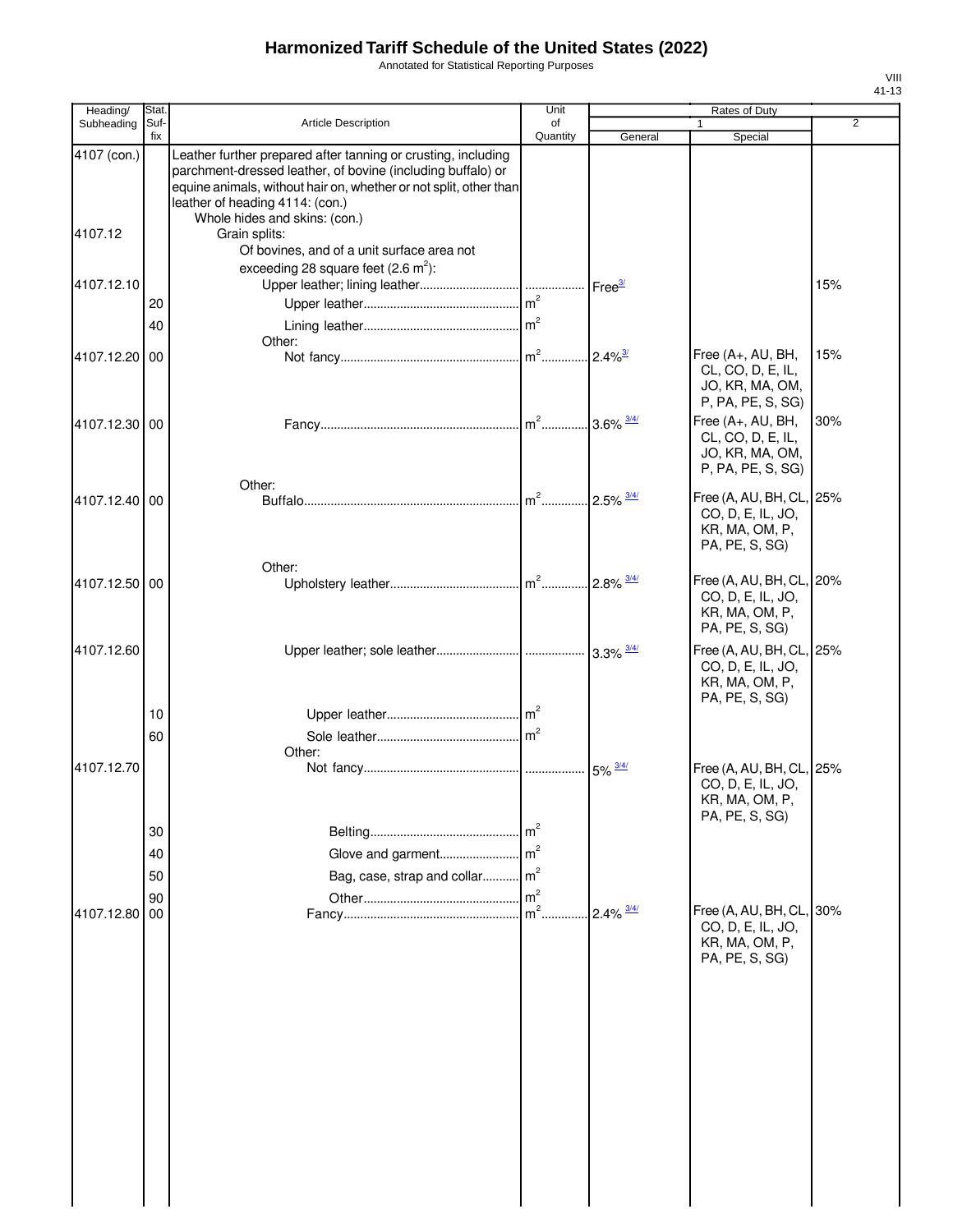Annotated for Statistical Reporting Purposes

| Heading/      | Stat. |                                                                                                                                                                                                                                                                       | Unit     |                          | Rates of Duty                                                                  |                |
|---------------|-------|-----------------------------------------------------------------------------------------------------------------------------------------------------------------------------------------------------------------------------------------------------------------------|----------|--------------------------|--------------------------------------------------------------------------------|----------------|
| Subheading    | Suf-  | Article Description                                                                                                                                                                                                                                                   | of       |                          |                                                                                | $\overline{2}$ |
| 4107 (con.)   | fix   | Leather further prepared after tanning or crusting, including<br>parchment-dressed leather, of bovine (including buffalo) or<br>equine animals, without hair on, whether or not split, other than<br>leather of heading 4114: (con.)<br>Whole hides and skins: (con.) | Quantity | General                  | Special                                                                        |                |
| 4107.19       |       | Other:<br>Of bovines, and of a unit surface area not                                                                                                                                                                                                                  |          |                          |                                                                                |                |
| 4107.19.10    | 20    | exceeding 28 square feet $(2.6 \text{ m}^2)$ :                                                                                                                                                                                                                        |          |                          |                                                                                | 15%            |
|               | 40    |                                                                                                                                                                                                                                                                       |          |                          |                                                                                |                |
| 4107.19.20 00 |       | Other:                                                                                                                                                                                                                                                                |          |                          | Free (A+, AU, BH,<br>CL, CO, D, E, IL,<br>JO, KR, MA, OM,<br>P, PA, PE, S, SG) | 15%            |
| 4107.19.30 00 |       |                                                                                                                                                                                                                                                                       |          | $.3.6\%$ $\frac{3/4}{1}$ | Free (A+, AU, BH,<br>CL, CO, D, E, IL,<br>JO, KR, MA, OM,<br>P, PA, PE, S, SG) | 30%            |
|               |       |                                                                                                                                                                                                                                                                       |          |                          |                                                                                |                |
|               |       |                                                                                                                                                                                                                                                                       |          |                          |                                                                                |                |
|               |       |                                                                                                                                                                                                                                                                       |          |                          |                                                                                |                |
|               |       |                                                                                                                                                                                                                                                                       |          |                          |                                                                                |                |
|               |       |                                                                                                                                                                                                                                                                       |          |                          |                                                                                |                |
|               |       |                                                                                                                                                                                                                                                                       |          |                          |                                                                                |                |
|               |       |                                                                                                                                                                                                                                                                       |          |                          |                                                                                |                |
|               |       |                                                                                                                                                                                                                                                                       |          |                          |                                                                                |                |
|               |       |                                                                                                                                                                                                                                                                       |          |                          |                                                                                |                |
|               |       |                                                                                                                                                                                                                                                                       |          |                          |                                                                                |                |
|               |       |                                                                                                                                                                                                                                                                       |          |                          |                                                                                |                |
|               |       |                                                                                                                                                                                                                                                                       |          |                          |                                                                                |                |
|               |       |                                                                                                                                                                                                                                                                       |          |                          |                                                                                |                |
|               |       |                                                                                                                                                                                                                                                                       |          |                          |                                                                                |                |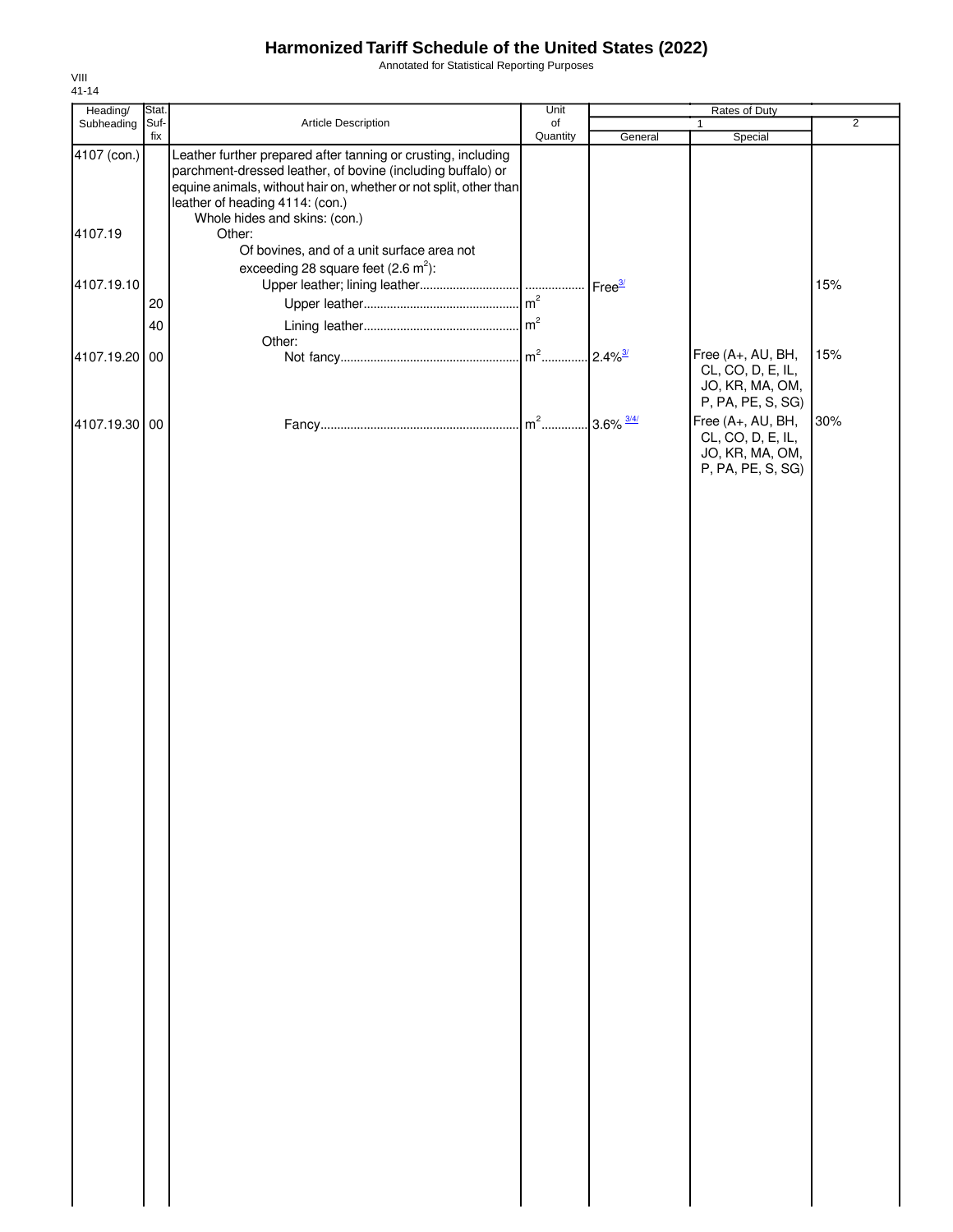Annotated for Statistical Reporting Purposes

| ۰, |
|----|

| Heading/               | Stat. |                                                                                                                                                                                                                                                                                        | Unit           |                          | Rates of Duty                                                                     |                |
|------------------------|-------|----------------------------------------------------------------------------------------------------------------------------------------------------------------------------------------------------------------------------------------------------------------------------------------|----------------|--------------------------|-----------------------------------------------------------------------------------|----------------|
| Subheading             | Suf-  | Article Description                                                                                                                                                                                                                                                                    | of             |                          | 1                                                                                 | $\overline{2}$ |
| 4107 (con.)<br>4107.19 | fix   | Leather further prepared after tanning or crusting, including<br>parchment-dressed leather, of bovine (including buffalo) or<br>equine animals, without hair on, whether or not split, other than<br>leather of heading 4114: (con.)<br>Whole hides and skins: (con.)<br>Other: (con.) | Quantity       | General                  | Special                                                                           |                |
| (con.)                 |       |                                                                                                                                                                                                                                                                                        |                |                          |                                                                                   |                |
|                        |       | Other:                                                                                                                                                                                                                                                                                 |                |                          |                                                                                   |                |
| 4107.19.40 00          |       |                                                                                                                                                                                                                                                                                        | $m2$           | $.2.5\%$ $\frac{3/4}{1}$ | Free (A, AU, BH, CL, 25%<br>CO, D, E, IL, JO,<br>KR, MA, OM, P,<br>PA, PE, S, SG) |                |
|                        |       | Other:                                                                                                                                                                                                                                                                                 |                |                          |                                                                                   |                |
| 4107.19.50 00          |       |                                                                                                                                                                                                                                                                                        |                | $.2.8\%$ $\frac{3/4}{1}$ | Free (A*, AU, BH,<br>CL, CO, D, E, IL,<br>JO, KR, MA, OM,<br>P, PA, PE, S, SG)    | 20%            |
| 4107.19.60             |       |                                                                                                                                                                                                                                                                                        |                |                          | Free (A, AU, BH, CL, 25%<br>CO, D, E, IL, JO,<br>KR, MA, OM, P,<br>PA, PE, S, SG) |                |
|                        | 10    |                                                                                                                                                                                                                                                                                        |                |                          |                                                                                   |                |
|                        | 50    |                                                                                                                                                                                                                                                                                        | m <sup>2</sup> |                          |                                                                                   |                |
|                        |       |                                                                                                                                                                                                                                                                                        | kg             |                          |                                                                                   |                |
|                        |       | Other:                                                                                                                                                                                                                                                                                 |                |                          |                                                                                   |                |
| 4107.19.70             |       |                                                                                                                                                                                                                                                                                        |                |                          | Free (A, AU, BH, CL, 25%<br>CO, D, E, IL, JO,<br>KR, MA, OM, P,<br>PA, PE, S, SG) |                |
|                        | 30    |                                                                                                                                                                                                                                                                                        |                |                          |                                                                                   |                |
|                        | 40    |                                                                                                                                                                                                                                                                                        |                |                          |                                                                                   |                |
|                        |       |                                                                                                                                                                                                                                                                                        |                |                          |                                                                                   |                |
|                        | 50    | Bag, case, strap and collar m <sup>2</sup>                                                                                                                                                                                                                                             |                |                          |                                                                                   |                |
|                        | 90    |                                                                                                                                                                                                                                                                                        |                |                          |                                                                                   |                |
| 4107.19.80             | 00    |                                                                                                                                                                                                                                                                                        |                | $2.4\% \frac{3/4}{ }$    | Free (A, AU, BH, CL, 30%<br>CO, D, E, IL, JO,<br>KR, MA, OM, P,<br>PA, PE, S, SG) |                |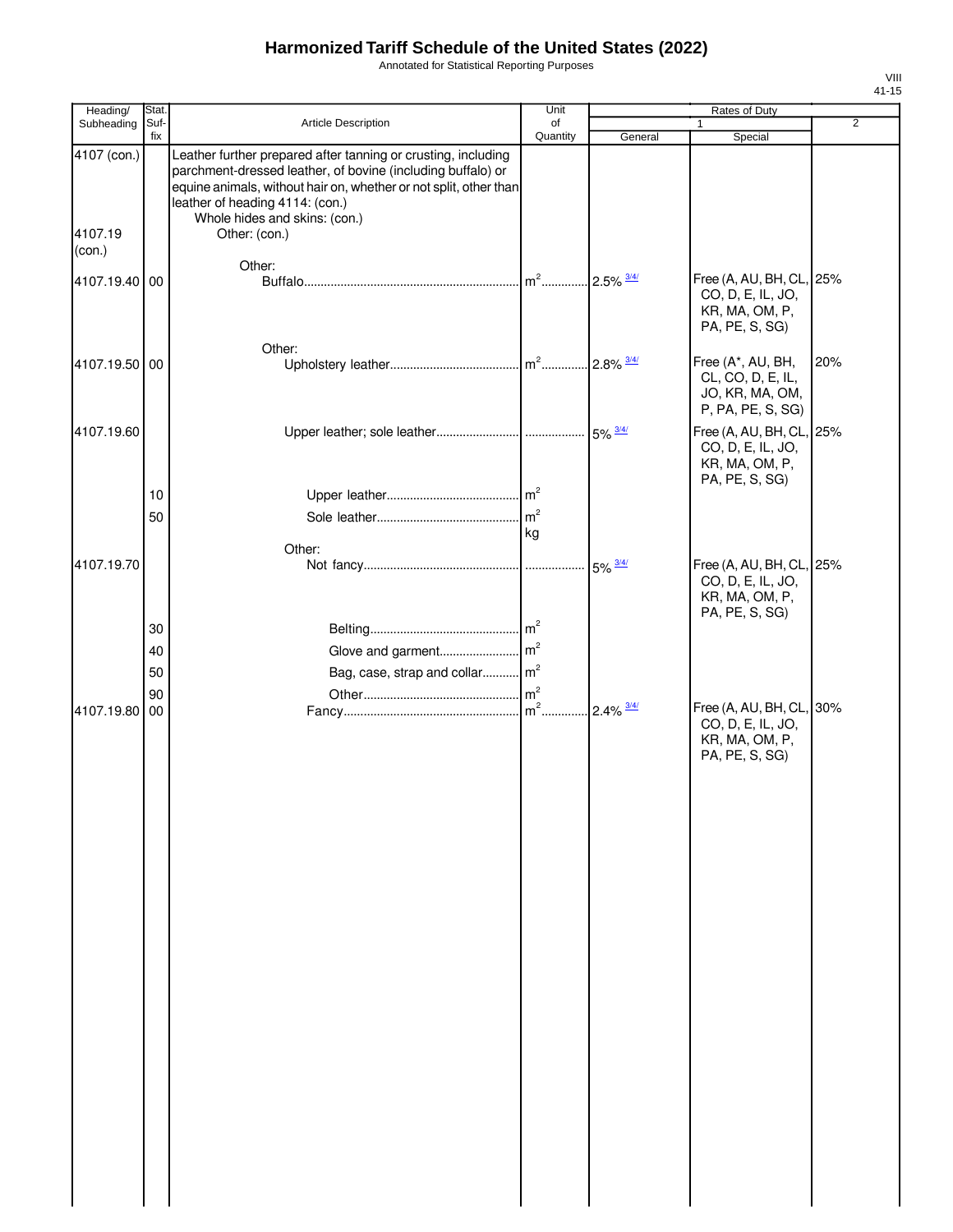Annotated for Statistical Reporting Purposes

| Heading/                 | Stat.       |                                                                                                                                                                                                                                                                 | Unit                     |                       | Rates of Duty                                                                     |   |
|--------------------------|-------------|-----------------------------------------------------------------------------------------------------------------------------------------------------------------------------------------------------------------------------------------------------------------|--------------------------|-----------------------|-----------------------------------------------------------------------------------|---|
| Subheading               | Suf-<br>fix | Article Description                                                                                                                                                                                                                                             | of<br>Quantity           | General               | Special                                                                           | 2 |
| 4107 (con.)              |             | Leather further prepared after tanning or crusting, including<br>parchment-dressed leather, of bovine (including buffalo) or<br>equine animals, without hair on, whether or not split, other than<br>leather of heading 4114: (con.)<br>Other, including sides: |                          |                       |                                                                                   |   |
| 4107.91<br>4107.91.40 00 |             | Full grains, unsplit:                                                                                                                                                                                                                                           | m <sup>2</sup> 2.5% 3/4/ |                       | Free (A, AU, BH, CL, 25%<br>CO, D, E, IL, JO,<br>KR, MA, OM, P,<br>PA, PE, S, SG) |   |
| 4107.91.50 00            |             | Other:                                                                                                                                                                                                                                                          |                          | $2.8\% \frac{3/4}{ }$ | Free (A, AU, BH, CL, 20%<br>CO, D, E, IL, JO,<br>KR, MA, OM, P,<br>PA, PE, S, SG) |   |
| 4107.91.60               |             |                                                                                                                                                                                                                                                                 |                          |                       | Free (A, AU, BH, CL, 25%<br>CO, D, E, IL, JO,<br>KR, MA, OM, P,<br>PA, PE, S, SG) |   |
|                          | 10<br>50    |                                                                                                                                                                                                                                                                 |                          |                       |                                                                                   |   |
| 4107.91.70               |             | Other:                                                                                                                                                                                                                                                          |                          |                       | Free (A, AU, BH, CL, 25%<br>CO, D, E, IL, JO,<br>KR, MA, OM, P,<br>PA, PE, S, SG) |   |
|                          | 30          |                                                                                                                                                                                                                                                                 |                          |                       |                                                                                   |   |
|                          | 40          |                                                                                                                                                                                                                                                                 |                          |                       |                                                                                   |   |
|                          | 50          |                                                                                                                                                                                                                                                                 |                          |                       |                                                                                   |   |
| 4107.91.80 00            | 90          |                                                                                                                                                                                                                                                                 |                          |                       | Free (A, AU, BH, CL, 30%<br>CO, D, E, IL, JO,<br>KR, MA, OM, P,<br>PA, PE, S, SG) |   |
|                          |             |                                                                                                                                                                                                                                                                 |                          |                       |                                                                                   |   |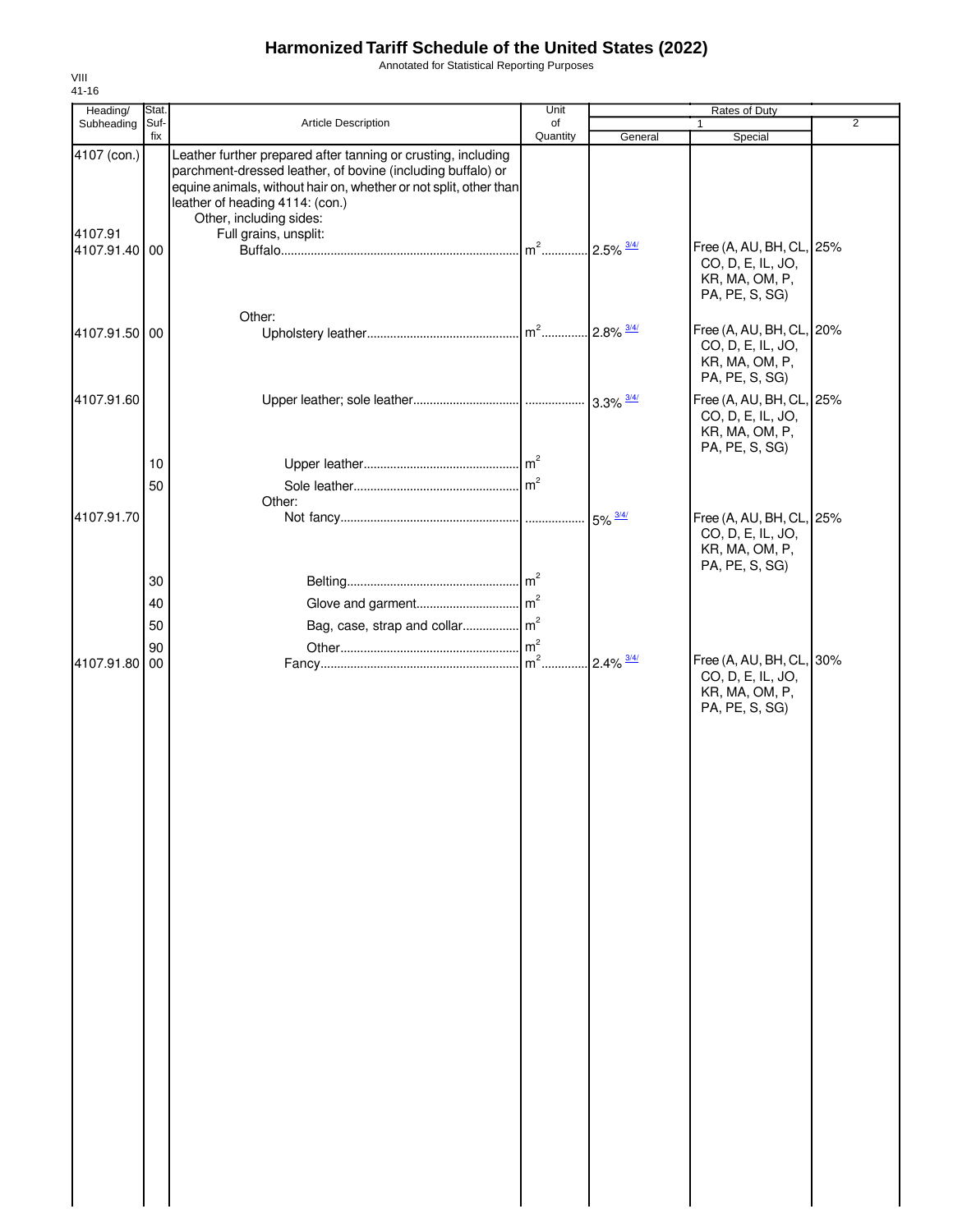Annotated for Statistical Reporting Purposes

| of<br>Quantity<br>Leather further prepared after tanning or crusting, including<br>parchment-dressed leather, of bovine (including buffalo) or<br>equine animals, without hair on, whether or not split, other than<br>m <sup>2</sup> 2.5% 3/4/ | General               | 1<br>Special                                                                      | $\overline{2}$                                                                                                                                   |
|-------------------------------------------------------------------------------------------------------------------------------------------------------------------------------------------------------------------------------------------------|-----------------------|-----------------------------------------------------------------------------------|--------------------------------------------------------------------------------------------------------------------------------------------------|
|                                                                                                                                                                                                                                                 |                       |                                                                                   |                                                                                                                                                  |
|                                                                                                                                                                                                                                                 |                       |                                                                                   |                                                                                                                                                  |
|                                                                                                                                                                                                                                                 |                       | Free (A, AU, BH, CL, 25%<br>CO, D, E, IL, JO,<br>KR, MA, OM, P,<br>PA, PE, S, SG) |                                                                                                                                                  |
|                                                                                                                                                                                                                                                 |                       | CO, D, E, IL, JO,<br>KR, MA, OM, P,<br>PA, PE, S, SG)                             |                                                                                                                                                  |
|                                                                                                                                                                                                                                                 |                       | CO, D, E, IL, JO,<br>KR, MA, OM, P,                                               |                                                                                                                                                  |
| m <sup>2</sup>                                                                                                                                                                                                                                  |                       |                                                                                   |                                                                                                                                                  |
|                                                                                                                                                                                                                                                 |                       | CO, D, E, IL, JO,<br>KR, MA, OM, P,                                               |                                                                                                                                                  |
|                                                                                                                                                                                                                                                 |                       |                                                                                   |                                                                                                                                                  |
|                                                                                                                                                                                                                                                 |                       |                                                                                   |                                                                                                                                                  |
|                                                                                                                                                                                                                                                 |                       |                                                                                   |                                                                                                                                                  |
| $m2$                                                                                                                                                                                                                                            | $2.4\% \frac{3/4}{ }$ | CO, D, E, IL, JO,<br>KR, MA, OM, P,                                               |                                                                                                                                                  |
|                                                                                                                                                                                                                                                 |                       | PA, PE, S, SG)                                                                    |                                                                                                                                                  |
|                                                                                                                                                                                                                                                 | $\rm{m}^2$            | $3.3\%$ $\frac{3/4/}{ }$                                                          | Free (A, AU, BH, CL, 20%<br>Free (A, AU, BH, CL, 25%<br>PA, PE, S, SG)<br>Free (A, AU, BH, CL, 25%<br>PA, PE, S, SG)<br>Free (A, AU, BH, CL, 30% |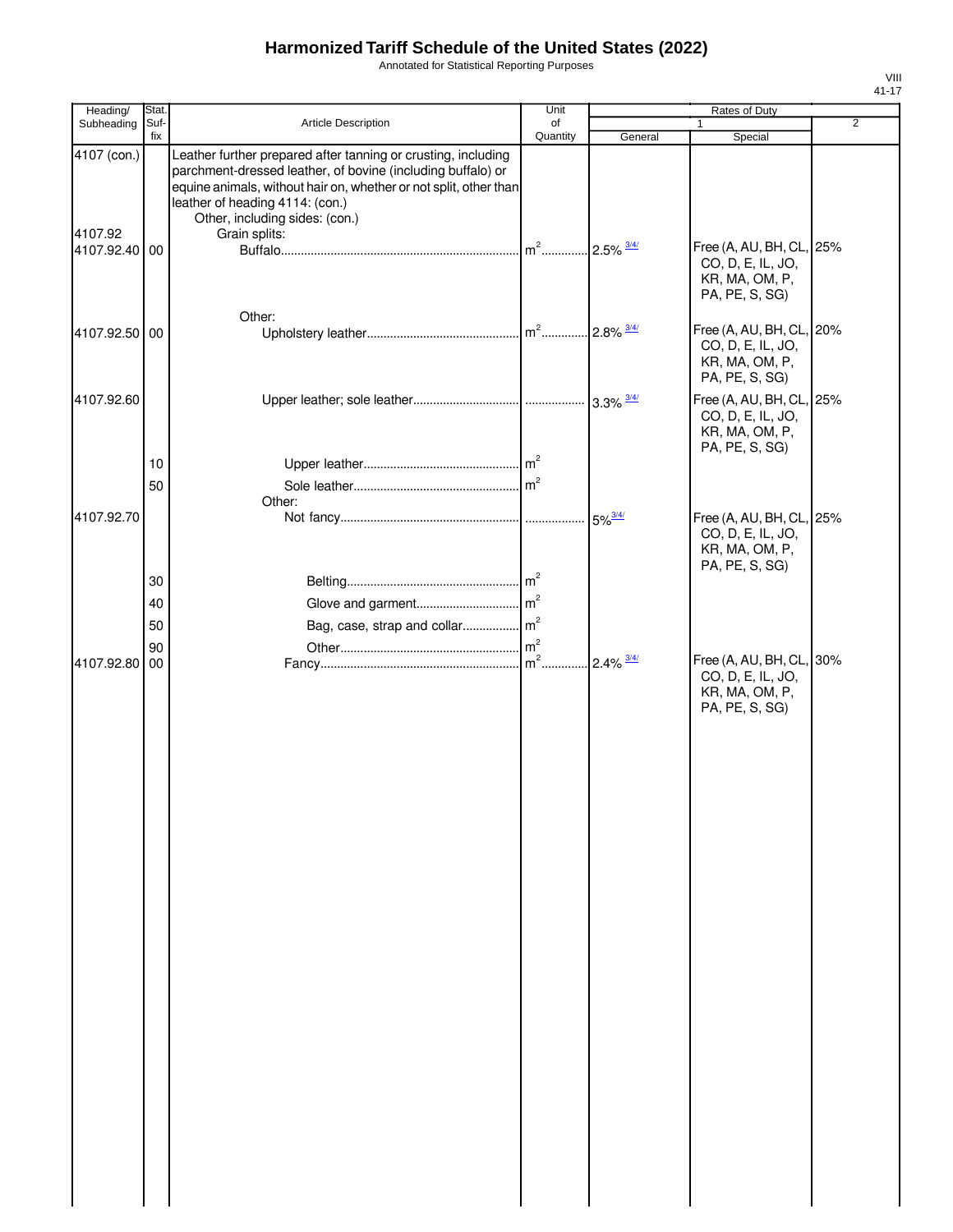Annotated for Statistical Reporting Purposes

| Heading/                 | Stat.       |                                                                                                                                                                                                                                                                        | Unit            |                          | Rates of Duty                                                                     |                |
|--------------------------|-------------|------------------------------------------------------------------------------------------------------------------------------------------------------------------------------------------------------------------------------------------------------------------------|-----------------|--------------------------|-----------------------------------------------------------------------------------|----------------|
| Subheading               | Suf-<br>fix | <b>Article Description</b>                                                                                                                                                                                                                                             | of<br>Quantity  | General                  | 1<br>Special                                                                      | $\overline{2}$ |
| 4107 (con.)              |             | Leather further prepared after tanning or crusting, including<br>parchment-dressed leather, of bovine (including buffalo) or<br>equine animals, without hair on, whether or not split, other than<br>leather of heading 4114: (con.)<br>Other, including sides: (con.) |                 |                          |                                                                                   |                |
| 4107.99<br>4107.99.40 00 |             | Other:                                                                                                                                                                                                                                                                 | $m2$            | $2.5\%$ <sup>3/4/</sup>  | Free (A, AU, BH, CL, 25%<br>CO, D, E, IL, JO,<br>KR, MA, OM, P,<br>PA, PE, S, SG) |                |
| 4107.99.50 00            |             | Other:                                                                                                                                                                                                                                                                 |                 |                          | Free (A, AU, BH, CL, 20%<br>CO, D, E, IL, JO,<br>KR, MA, OM, P,<br>PA, PE, S, SG) |                |
| 4107.99.60               |             |                                                                                                                                                                                                                                                                        |                 | $.5\%$ $\frac{3/4/}{4}$  | Free (A, AU, BH, CL, 25%<br>CO, D, E, IL, JO,<br>KR, MA, OM, P,<br>PA, PE, S, SG) |                |
|                          | 10<br>50    |                                                                                                                                                                                                                                                                        |                 |                          |                                                                                   |                |
| 4107.99.70               |             | Other:                                                                                                                                                                                                                                                                 |                 |                          | Free (A, AU, BH, CL, 25%<br>CO, D, E, IL, JO,<br>KR, MA, OM, P,<br>PA, PE, S, SG) |                |
|                          | 30          |                                                                                                                                                                                                                                                                        |                 |                          |                                                                                   |                |
|                          | 40          |                                                                                                                                                                                                                                                                        |                 |                          |                                                                                   |                |
|                          | 50          | Bag, case, strap and collar m <sup>2</sup>                                                                                                                                                                                                                             |                 |                          |                                                                                   |                |
| 4107.99.80               | 90<br>00    |                                                                                                                                                                                                                                                                        |                 | $.2.4\%$ $\frac{3/4}{1}$ | Free (A*, AU, BH,<br>CL, CO, D, E, IL,<br>JO, KR, MA, OM,<br>P, PA, PE, S, SG)    | 30%            |
| 4112.00                  |             | Leather further prepared after tanning or crusting, including<br>parchment-dressed leather, of sheep or lamb, without wool<br>on, whether or not split, other than leather of heading 4114:                                                                            |                 |                          |                                                                                   |                |
| 4112.00.30               |             |                                                                                                                                                                                                                                                                        |                 | $2\% \frac{3/4}{ }$      | Free (A+, AU, BH,<br>CL, CO, D, E, IL,<br>JO, KR, MA, OM,<br>P, PA, PE, S, SG)    | 25%            |
|                          | 30          |                                                                                                                                                                                                                                                                        | $\mathsf{Im}^2$ |                          |                                                                                   |                |
| 4112.00.60               | 60<br>00    |                                                                                                                                                                                                                                                                        | $\mathsf{Im}^2$ | $2\% \frac{3/4/}{ }$     | Free (A, AU, BH, CL, 30%<br>CO, D, E, IL, JO,<br>KR, MA, OM, P,<br>PA, PE, S, SG) |                |
|                          |             |                                                                                                                                                                                                                                                                        |                 |                          |                                                                                   |                |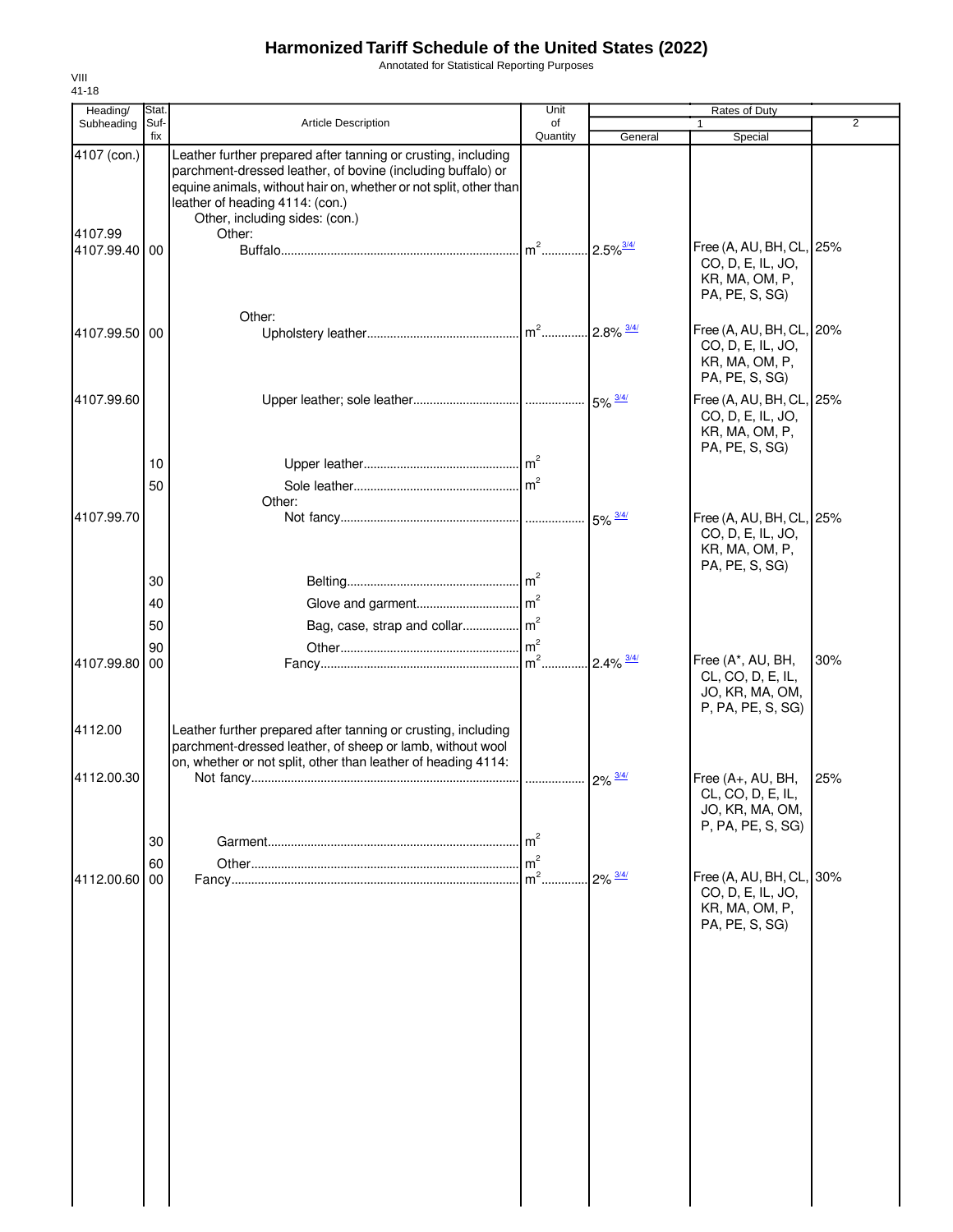Annotated for Statistical Reporting Purposes

| Heading/                 | Stat.       |                                                                                                                                                                                                                          | Unit                              |                                              | Rates of Duty                                                                     |                |
|--------------------------|-------------|--------------------------------------------------------------------------------------------------------------------------------------------------------------------------------------------------------------------------|-----------------------------------|----------------------------------------------|-----------------------------------------------------------------------------------|----------------|
| Subheading               | Suf-<br>fix | <b>Article Description</b>                                                                                                                                                                                               | of<br>Quantity                    | General                                      | Special                                                                           | $\overline{2}$ |
| 4113<br>4113.10          |             | Leather further prepared after tanning or crusting, including<br>parchment-dressed leather, of other animals, without wool or<br>hair on, whether or not split, other than leather of heading 4114:<br>Of goats or kids: |                                   |                                              |                                                                                   |                |
| 4113.10.30 00            |             |                                                                                                                                                                                                                          |                                   |                                              | Free (A, AU, BH, CL, 25%<br>CO, D, E, IL, JO,<br>KR, MA, OM, P,<br>PA, PE, S, SG) |                |
| 4113.10.60 00            |             |                                                                                                                                                                                                                          | $\mathsf{m}^2$                    | $2.8\% \frac{3/4}{ }$                        | Free (A, AU, BH, CL, 30%<br>CO, D, E, IL, JO,<br>KR, MA, OM, P,<br>PA, PE, S, SG) |                |
| 4113.20.00 00            |             |                                                                                                                                                                                                                          |                                   | $4.2\%$ <sup>3/</sup>                        | Free (A+, AU, BH,<br>CL, CO, D, E, IL,<br>JO, KR, MA, OM,<br>P, PA, PE, S, SG)    | 25%            |
| 4113.30<br>4113.30.30 00 |             | Of reptiles:                                                                                                                                                                                                             |                                   | $\mathsf{Free}^{\underline{\mathsf{3\ell}}}$ |                                                                                   | 25%            |
| 4113.30.60               | 00          |                                                                                                                                                                                                                          | m <sup>2</sup> Free <sup>3/</sup> |                                              |                                                                                   | 30%            |
| 4113.90                  |             | Other:                                                                                                                                                                                                                   |                                   |                                              |                                                                                   |                |
| 4113.90.30 00            |             |                                                                                                                                                                                                                          | m <sup>2</sup> 3.3% <sup>3/</sup> |                                              | Free (A+, AU, BH,<br>CL, CO, D, E, IL,<br>JO, KR, MA, OM,<br>P, PA, PE, S, SG)    | 25%            |
| 4113.90.60 00<br>4114    |             | Chamois (including combination chamois) leather; patent                                                                                                                                                                  | $m2$                              | $1.6\%$ <sup>3/</sup>                        | Free (A*, AU, BH,<br>CL, CO, D, E, IL,<br>JO, KR, MA, OM,<br>P, PA, PE, S, SG)    | 30%            |
|                          |             | leather and patent laminated leather; metallized leather:                                                                                                                                                                |                                   |                                              |                                                                                   |                |
| 4114.10.00 00            |             | Chamois (including combination chamois) leather                                                                                                                                                                          | m <sup>2</sup> 3.2% <sup>3/</sup> |                                              | Free (A, AU, BH, CL, 25%<br>CO, D, E, IL, JO,<br>KR, MA, OM, P,<br>PA, PE, S, SG) |                |
| 4114.20                  |             | Patent leather and patent laminated leather; metallized<br>leather:                                                                                                                                                      |                                   |                                              |                                                                                   |                |
| 4114.20.30               | 00          |                                                                                                                                                                                                                          | $m2$                              | $2.3\%$ <sup>3/</sup>                        | Free (A+, AU, BH,<br>CL, CO, D, E, IL,<br>JO, KR, MA, OM,<br>P, PA, PE, S, SG)    | 15%            |
| 4114.20.40 00            |             | Patent laminated leather; metallized leather:                                                                                                                                                                            |                                   |                                              | Free (A+, AU, BH,<br>CL, CO, D, E, IL,<br>JO, KR, MA, OM,<br>P, PA, PE, S, SG)    | 30%            |
| 4114.20.70               | 00          |                                                                                                                                                                                                                          | $m2$ .                            | $1.6\%$ <sup>3/</sup>                        | Free (A, AU, BH, CL, 30%<br>CO, D, E, IL, JO,<br>KR, MA, OM, P,<br>PA, PE, S, SG) |                |
|                          |             |                                                                                                                                                                                                                          |                                   |                                              |                                                                                   |                |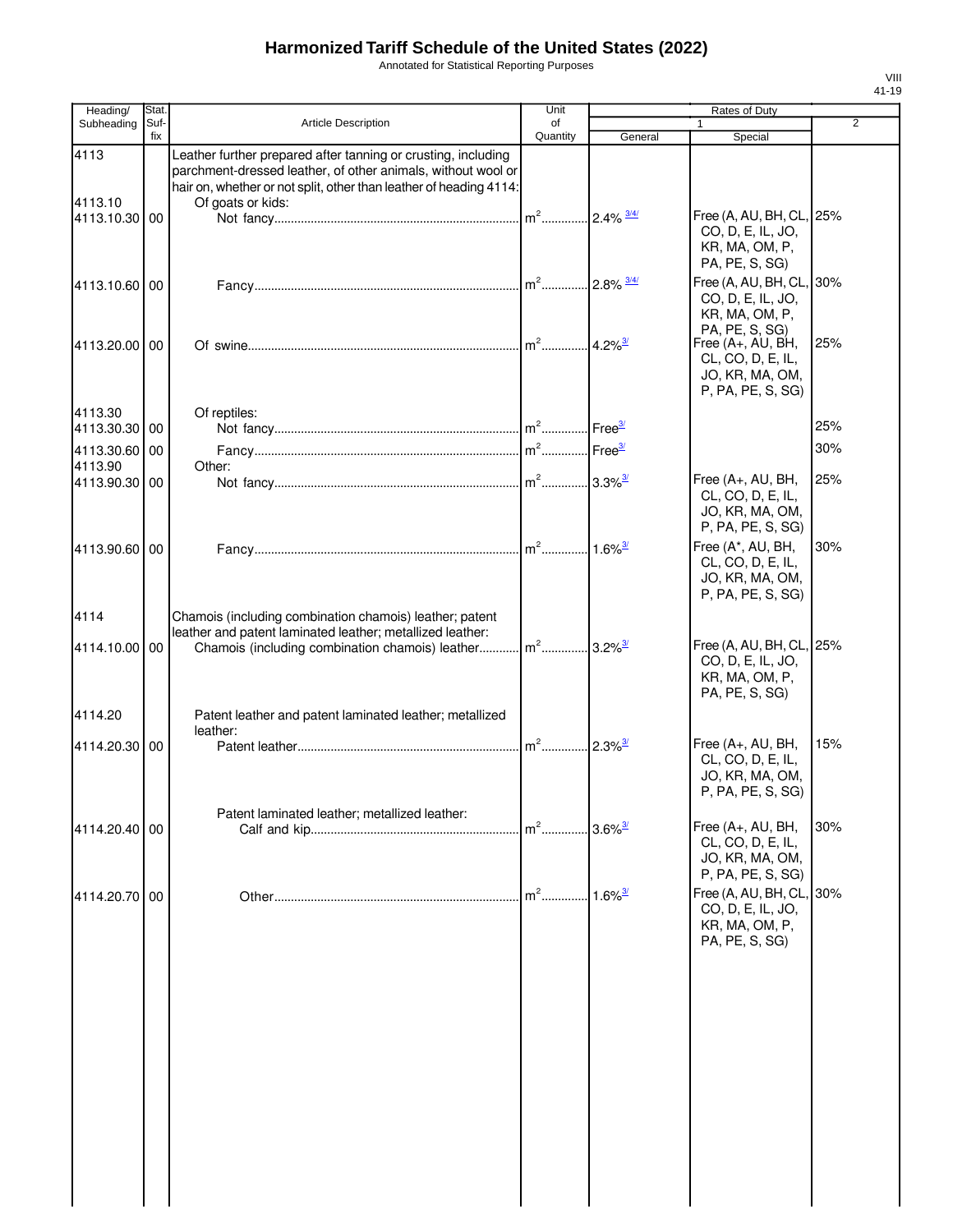Annotated for Statistical Reporting Purposes

| Heading/              | Stat.       |                                                                                                                                                                                                                                                                                                                                                 | Unit                         | Rates of Duty |                         |                |
|-----------------------|-------------|-------------------------------------------------------------------------------------------------------------------------------------------------------------------------------------------------------------------------------------------------------------------------------------------------------------------------------------------------|------------------------------|---------------|-------------------------|----------------|
| Subheading            | Suf-<br>fix | Article Description                                                                                                                                                                                                                                                                                                                             | $_{\mathsf{of}}$<br>Quantity | General       | $\mathbf{1}$<br>Special | $\overline{2}$ |
| 4115<br>4115.10.00 00 |             | Composition leather with a basis of leather or leather fiber, in<br>slabs, sheets or strip, whether or not in rolls; parings and other<br>waste of leather or of composition leather, not suitable for the<br>manufacture of leather articles; leather dust, powder and flour:<br>Composition leather with a basis of leather or leather fiber, |                              |               |                         |                |
| 4115.20.00 00         |             | Parings and other waste of leather or of composition                                                                                                                                                                                                                                                                                            |                              |               |                         |                |
|                       |             | leather, not suitable for the manufacture of leather articles;                                                                                                                                                                                                                                                                                  |                              |               |                         | 10%<br>10%     |
|                       |             |                                                                                                                                                                                                                                                                                                                                                 |                              |               |                         |                |
|                       |             |                                                                                                                                                                                                                                                                                                                                                 |                              |               |                         |                |
|                       |             |                                                                                                                                                                                                                                                                                                                                                 |                              |               |                         |                |
|                       |             |                                                                                                                                                                                                                                                                                                                                                 |                              |               |                         |                |
|                       |             |                                                                                                                                                                                                                                                                                                                                                 |                              |               |                         |                |